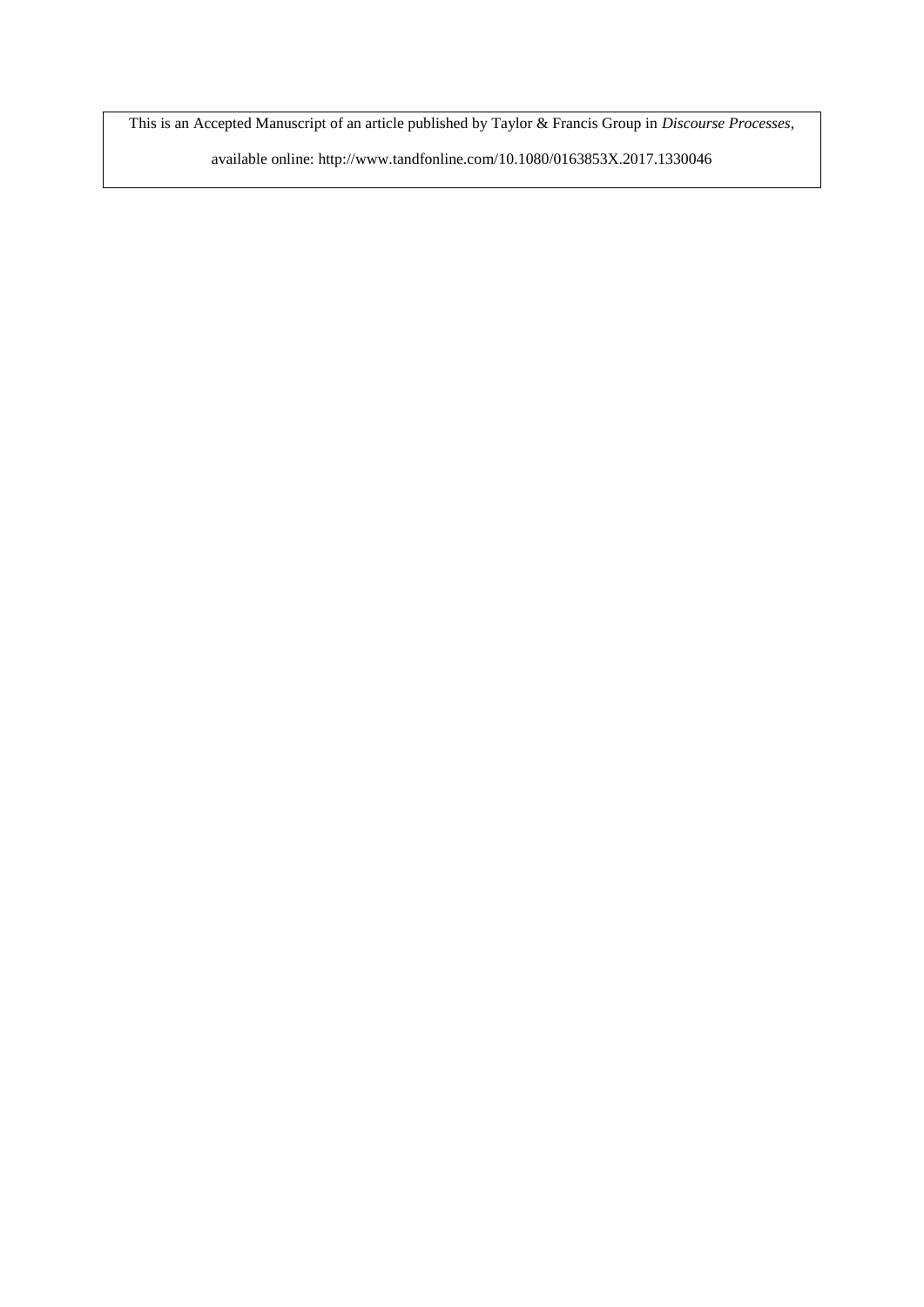Comprehension of indirect requests is influenced by their degree of imposition

Andrew J. Stewart<sup>1</sup> Elizabeth Le-luan $<sup>1</sup>$ </sup> Jeffrey S. Wood<sup>1</sup>  $Bo \, Ya<sup>1</sup>$ Matthew Haigh<sup>2</sup>

<sup>1</sup>Division of Neuroscience and Experimental Psychology, University of Manchester, UK <sup>2</sup>Department of Psychology, Northumbria University, UK

Address for correspondence:

Andrew J. Stewart,

Division of Neuroscience and Experimental Psychology,

University of Manchester,

Manchester, M13 9PL,

United Kingdom.

Tel: +44 (0)161 275 7331

[andrew.stewart@manchester.ac.uk](mailto:matthew.haigh@manchester.ac.uk)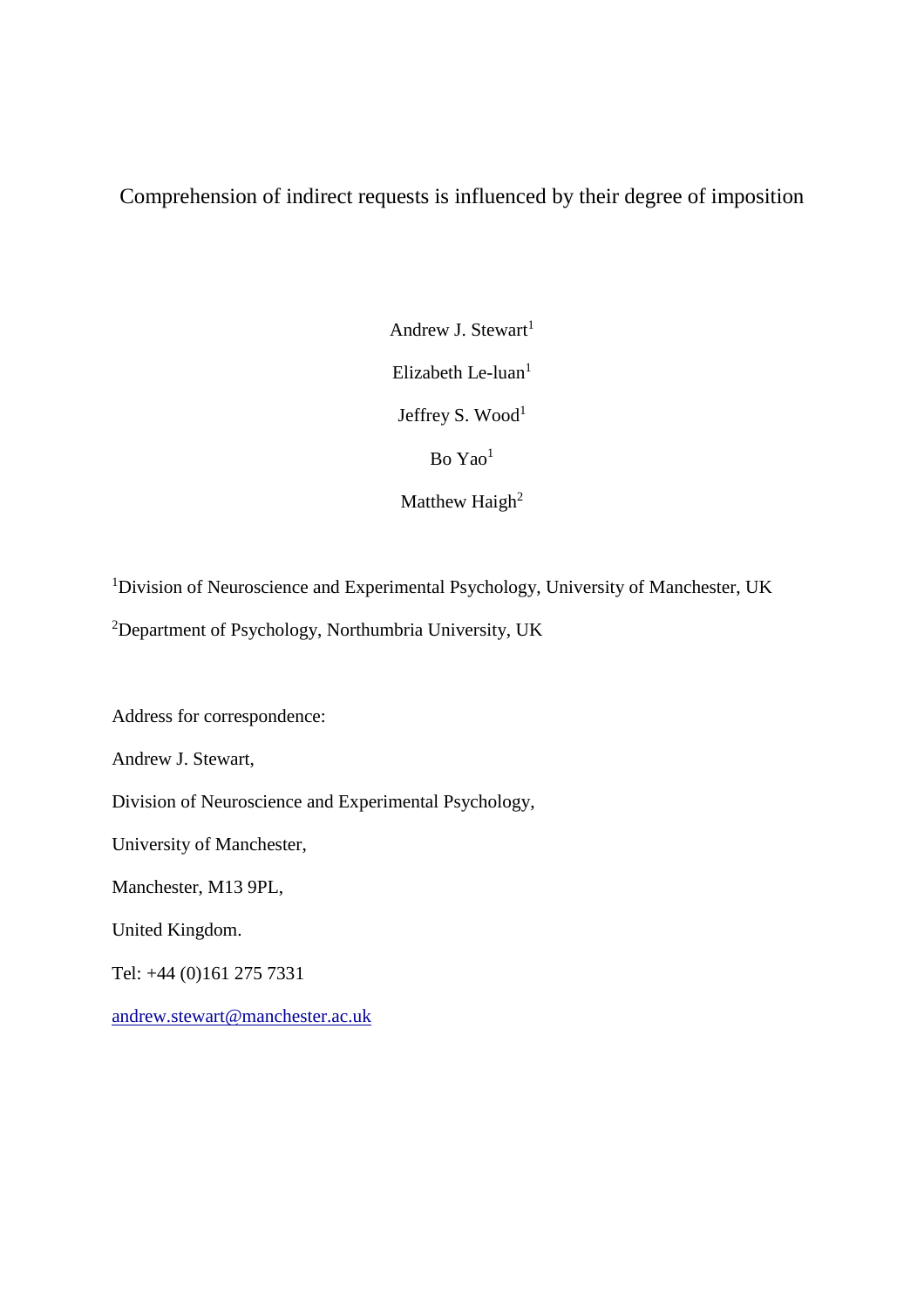#### I'M SURE WE CAN COME TO SOME SORT OF Abstract

ARRANGEMENT In everyday conversation, much communication is achieved using indirect language. This is particularly true when we utter requests. The decision to use indirect language is influenced by a number of factors including deniability, politeness, and the degree of imposition on the receiver of a request. In this paper we report the results of an eye-tracking experiment examining the influence on reading of the degree of imposition of a request. We manipulate whether context describes a situation in which the level of imposition on the receiver of the request is high (which thus motivates the use of indirect language) with one in which the level of imposition is low (and thus does not motivate the use of indirect language). We compare the comprehension of statements that are phrased indirectly with the comprehension of statements that are phrased more directly. We find that statements phrased indirectly are read more quickly in contexts where the level of imposition on the receiver is high versus when the level of imposition is low. In contrast, we find the processing of statements phrased directly does not vary as a function of level of imposition. This indicates that readers use pragmatic knowledge to guide interpretation of indirect requests. Our data provide an insight into the interface between pragmatic and semantic processing.

Key Words: experimental pragmatics, Gricean maxims, indirect language, eye tracking.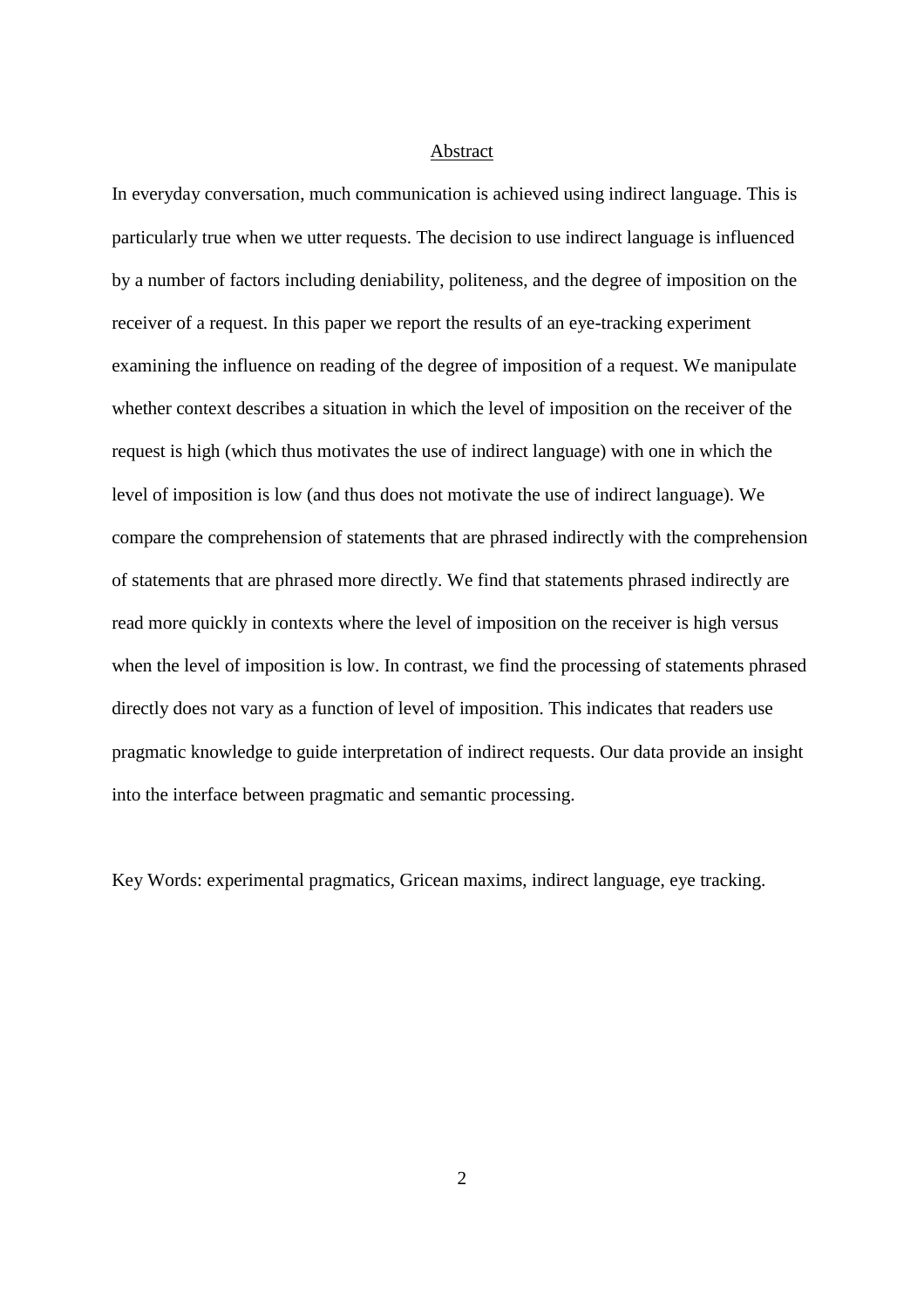## Introduction

Successful language comprehension involves the integration of linguistic input with a reader's knowledge and experience of the world (e.g., Garrod & Sanford, 1994; Sanford & Emmott, 2012; Sanford & Garrod, 1981, 1998). Part of this knowledge involves the interpersonal social considerations that influence the manner in which people communicate with each other. In everyday social situations, much communication is achieved indirectly (Pinker, Nowak & Lee, 2008). For example, after giving a presentation you might ask a colleague "What did you think of my presentation?" If the colleague provides an answer such as "It's hard to give a good presentation." it would suggest they are communicating an indirect meaning (i.e., that they didn't think much of the presentation). The fact they did not provide a direct answer to the question (thus violating the Gricean maxim of *relevance*) triggers a search for a hidden or indirect meaning (Holtgraves, 1998). In addition to replies, requests can be framed indirectly too. For example, in the context of a speeding motorist being stopped by a traffic cop, the motorist uttering "Perhaps there is another way we can resolve this" is likely to be interpreted as the motorist offering a bribe (see Lee & Pinker, 2010).

Indirect meaning is ubiquitous in social interaction but, remarkably, there has been very little research in the psychology of language processing into the factors involved in how such indirect language is understood. The lack of research on the topic is surprising given the wide use of indirect meaning in everyday communication. Indeed, the psycholinguistic research that has previously examined hidden or non-literal meaning has tended to do so from a very particular perspective in terms of conventionalized indirect requests, idioms, metaphors, and metonymy that are largely context *independent*. By contrast, the indirect statements that we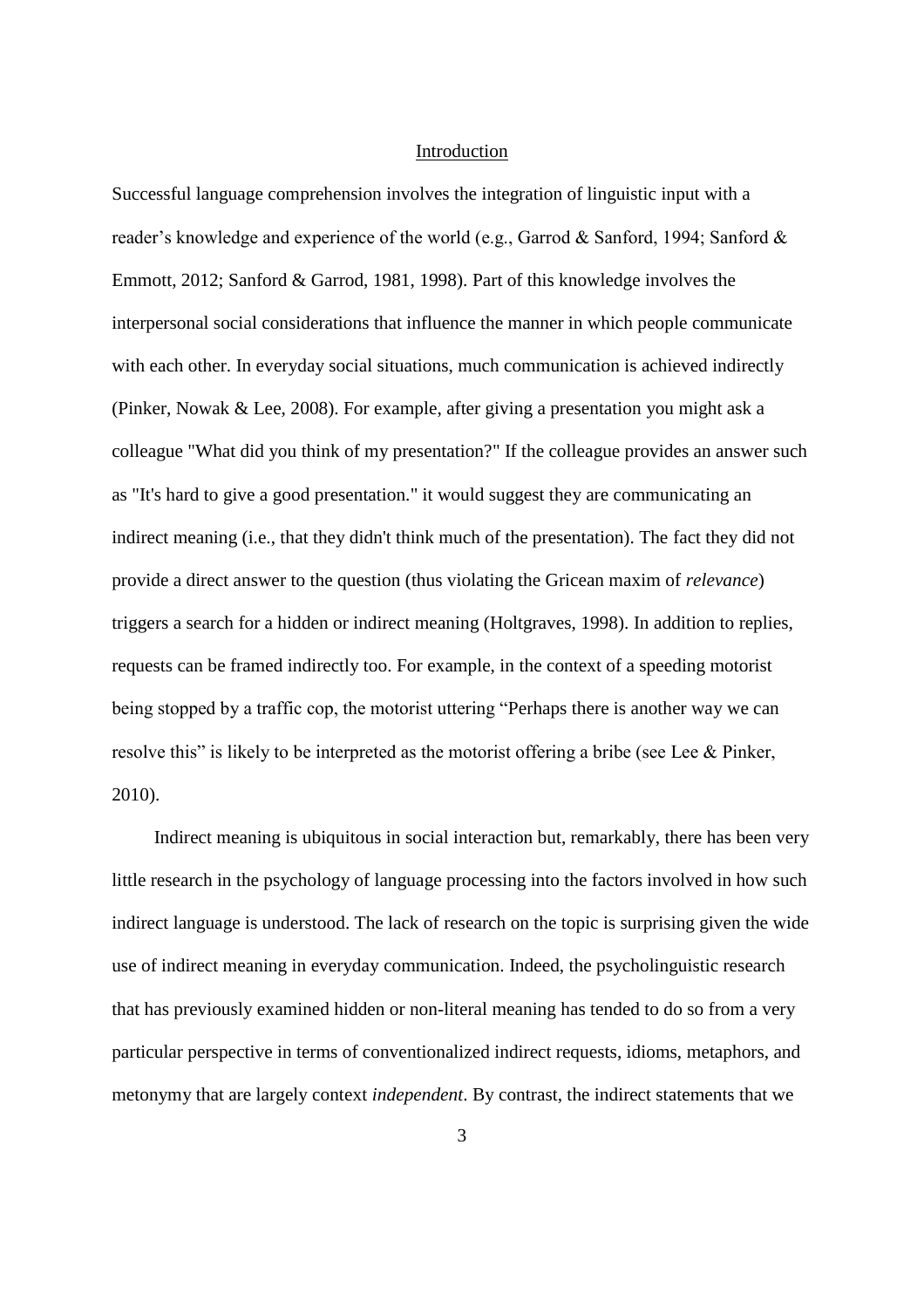I'M SURE WE CAN COME TO SOME SORT OF ARRANGEMENT will examine are entirely context *dependent*, and thus require the reader to be sensitive to contextual factors and rules governing socially expected behaviours.

According to Holtgraves (1998) replies are recognised as communicating indirect meaning when they involve a violation of Grice's relevance maxim (Grice, 1975). In other words, when someone answers a question with an (apparently) irrelevant reply, this relevance violation acts as a signal that a hidden meaning is being communicated. The violation of another Gricean maxim (that of *manner*) seems to be at play in the context of other types of indirect language. The utterance "Perhaps there is another way we can resolve this" means little out of context, but can easily be interpreted as someone offering a bribe in the context of that person being in a position to offer a bribe to another. Despite the inherent ambiguity in language that is phrased indirectly, people often prefer to use language in this way rather than in a more direct and unambiguous manner. Indeed, returning to the traffic cop example, a possible more direct equivalent of "Perhaps there is another way we can resolve this" such as "I'll give you £20 and you could let me go" sounds unnatural. Given the potential increase in ambiguity as language becomes more indirect, there must be an equivalent (or greater) benefit that is *gained* from using indirect over direct language.

One key factor that is central to Politeness Theory (Brown & Levinson, 1987) proposes that interlocutors have a desire to maintain "face" (Goffman, 1967). Face or the "public selfimage" is maintained through the use of the listener and speaker engaging in "face-work" to manage any occurrence of a face-threatening act. According to Politeness Theory, one way in which face can be threatened is by the degree of imposition associated with a particular request made by a speaker; note we are using the word "imposition" in the sense in which it used in Brown and Levinson's work, rather than in the more everyday sense. According to Brown and Levinson, imposition is closely related to the autonomy of the recipient of a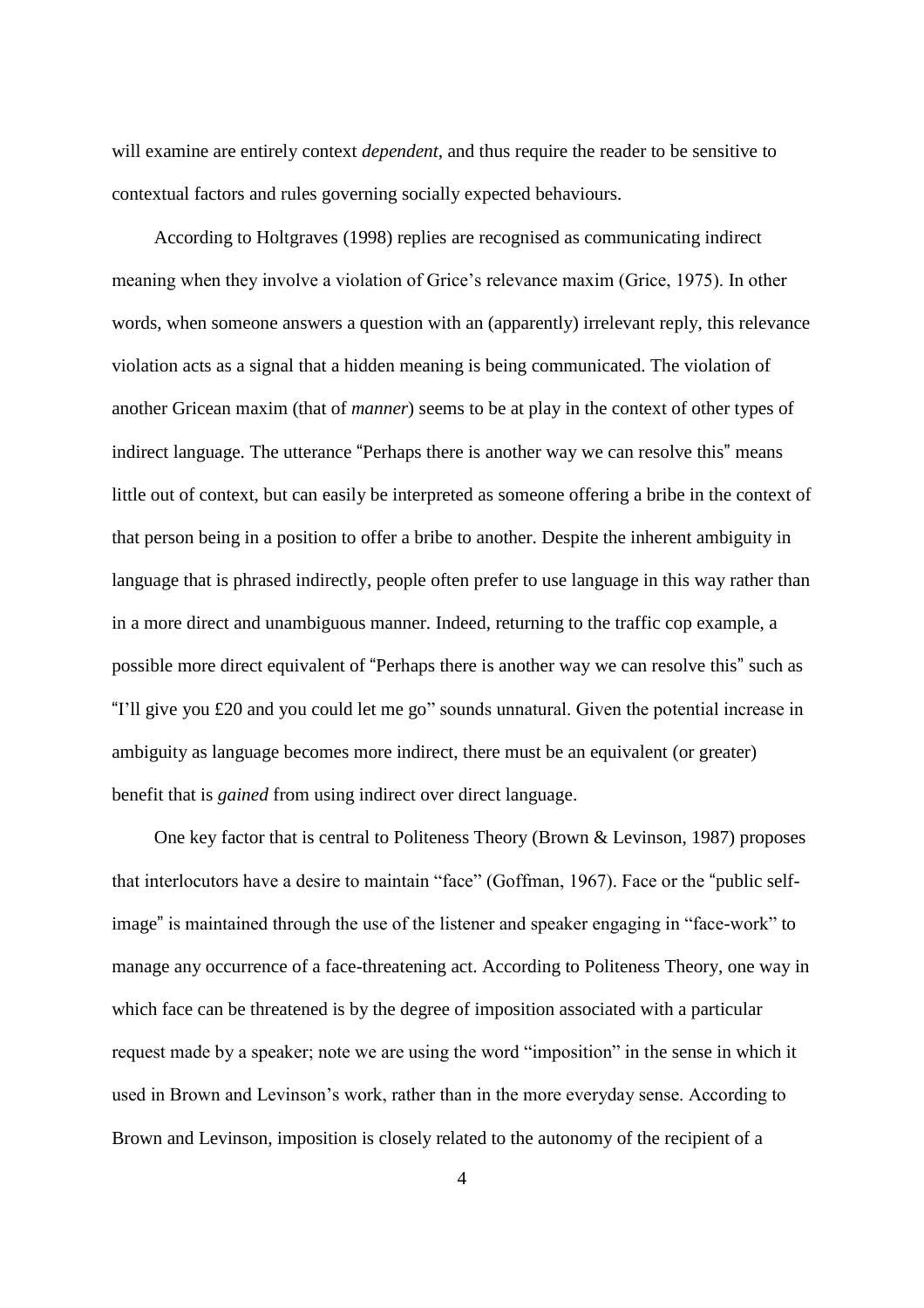request. One way a request with a high level of imposition can come about is when both speaker and recipient know that the recipient is likely to respond favourably to the request. This is face-threatening to the recipient as this high level of imposition results in a reduction of their autonomy. According to Politeness Theory, this reduction in autonomy (and threat to the recipient's face) can be managed by the speaker framing the request indirectly.

A number of studies have investigated the circumstances under which readers are sensitive to the use of face-work and the role of indirect language in face management. Using off-line methods such as rating tasks (e.g., "How polite is this?") and production tasks (e.g., "What would you say in this context?"), research has offered strong support that the degree of imposition on the receiver of a request influences the decision to frame the request indirectly (e.g., Brown & Gilman, 1989; Holtgraves & Yang, 1992; Leichty & Applegate, 1991). As the level of perceived imposition rises, so too does the perceived politeness of the associated request (Brown & Gilman, 1989; Holtgraves & Yang, 1992). When imposition is high, participants favour the use of indirect language to frame the request. Given that language almost always occurs in a social context, it is perhaps surprising that the influence of politeness and face-management factors on how language is comprehended (and produced) has not received more research attention in the language processing literature. Indeed, Holtgraves (2005) and Brown (1990) highlight the research potential for both social and cognitive psychology in the development of a better understanding of the relationship between language usage and the interpersonal social world. The focus of the experiment below is on how the degree of imposition of a request influences the comprehension of statements that are phrased indirectly.

# Experiment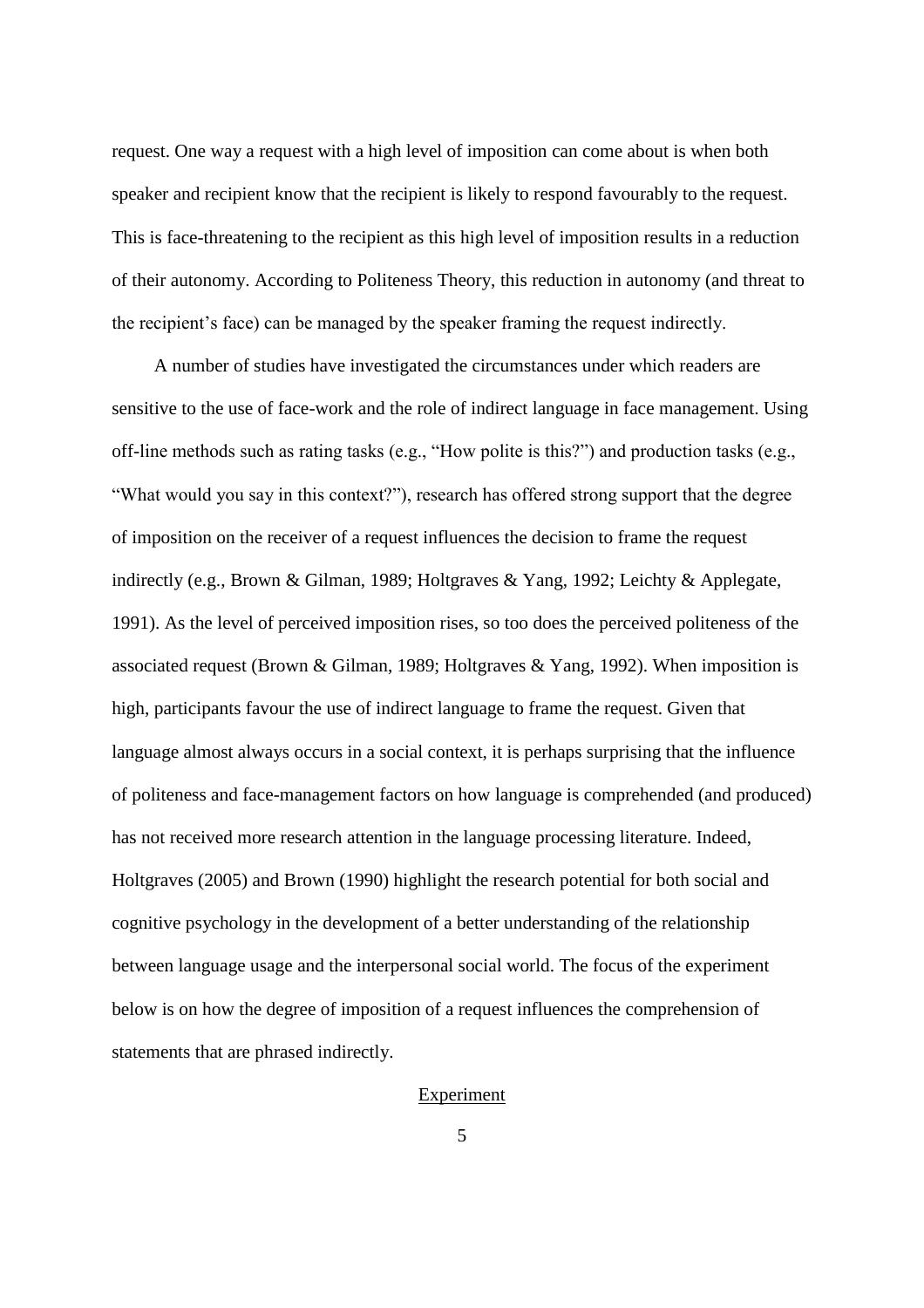I'M SURE WE CAN COME TO SOME SORT OF ARRANGEMENT Of the limited research into indirect language of the type we are interested in, previous studies have utilised off-line questionnaires (Lim & Bowers, 1991), rating tasks (Clark & Schunk, 1980; Holtgraves & Yang, 1990), or decision tasks (Holtgraves & Yang, 1992) to measure how statements that are phrased indirectly are understood. In the experiment below we address a gap in the literature through examining readers' sensitivity to indirect statements by looking at how people process indirect and more direct statements (e.g., indirect: "Perhaps there is another way we can resolve this", direct: "I'll give you £20 and you could let me go"). We use eye-tracking during reading and manipulate how the degree of imposition of a request influences the processing of subsequent language that varies in its directness (see Example 1).

# Example 1

*Doug was speeding in his car and was stopped by a traffic cop. Traffic cops in this area were known to be dishonest/honest. Doug said "Perhaps there is another way we can resolve this."/"Doug said "I'll give you £20 and you could let me go." The cop accepted the bribe and Doug avoided the penalty. Doug was on his way to visit his grandmother.*

When context describes the traffic cops in a particular area as being *dishonest*, this results in a high probability of success of the bribe, and thus a high level of imposition on the recipient; both parties know that the cop will likely accept the bribe. Conversely, when context describes the traffic cops in a particular area as being *honest*, this results in a low probability of success of the bribe, and thus a low level of imposition on the recipient; they are under no obligation to accept the bribe (and both parties know this). According to Politeness Theory, requests involving a high degree of imposition are more likely to involve indirect language.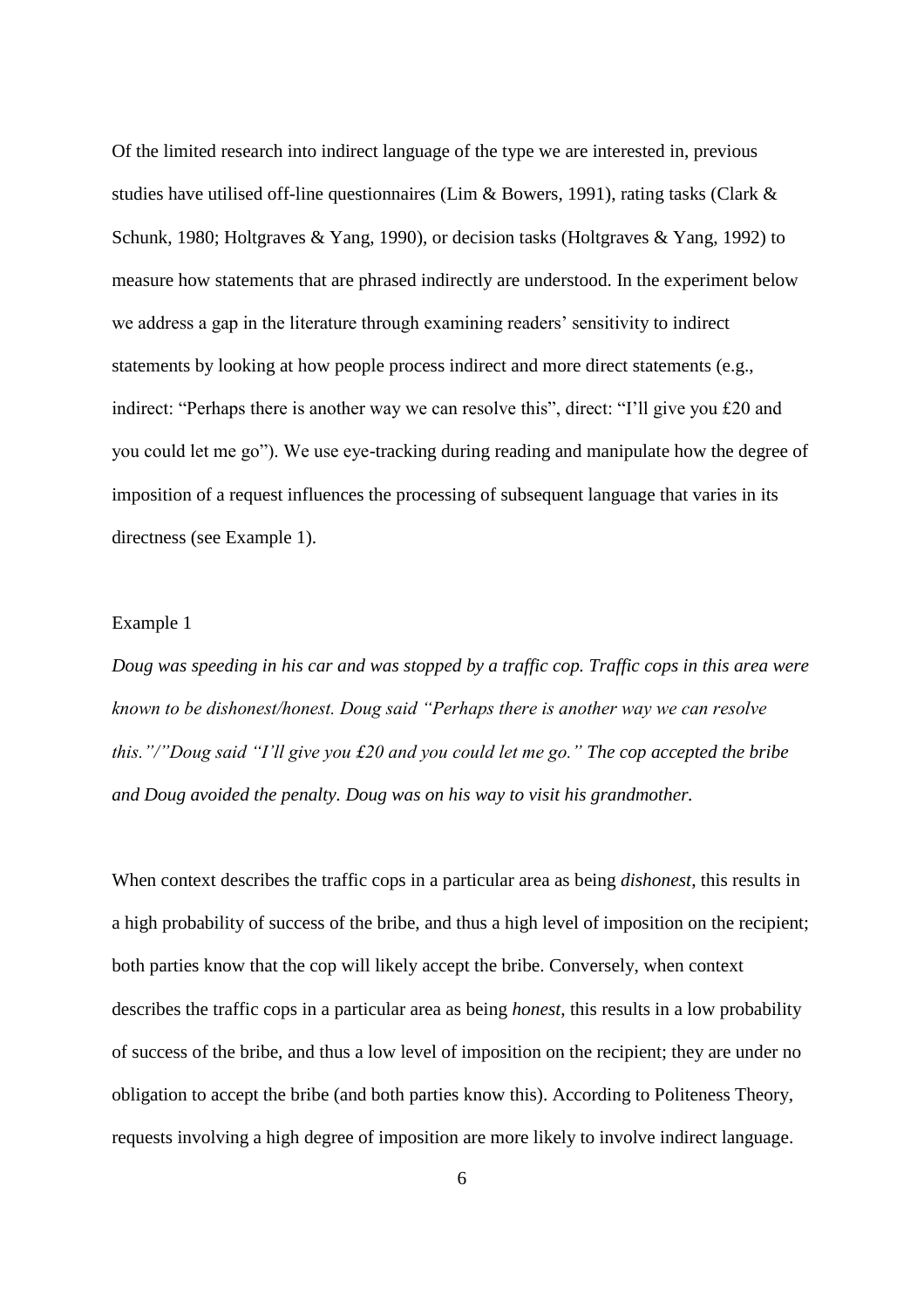The utterance "Perhaps there is another way we can resolve this" should therefore be processed straightforwardly where a possible indirect meaning is supported by context. In contrast, the same utterance should cause processing difficulty when context does not offer up an obvious indirect meaning. A request that is made more directly (e.g., "I'll give you £20 and you could let me go") should be relatively easy to process regardless of context; its meaning is direct and thus less influenced by pragmatics-level factors. Our question of interest is *when* such information is available to influence the processing of statements that are phrased indirectly. Do such cues influence processing of indirect language as soon as it is encountered, or is their influence delayed? Given that pragmatics-driven processing is needed to understand the meaning being communicated by statements phrased indirectly, but less so by statements phrased directly, we might expect a differential effect of context on the processing of indirect versus direct language. Alternatively, it may be the case that the meaning of indirectly phrased statements is represented in an underspecified manner (Sanford & Sturt, 2002), in which case we would expect processing of indirect language to proceed the same regardless of context.

## *Pre-Test*

Prior to the eye-tracking experiment we conducted a pre-test to ensure that the statements involving indirect language did not have a conventionalized meaning and so required context to be correctly understood. Twenty-six participants were presented with the 28 indirect statements in and out of context. Participants were asked to rate on a 7-point Likert scale the extent to which the meaning of each statement phrased indirectly was similar to the more directly phrased counterpart. A score towards 7 meant that the meanings of the indirect and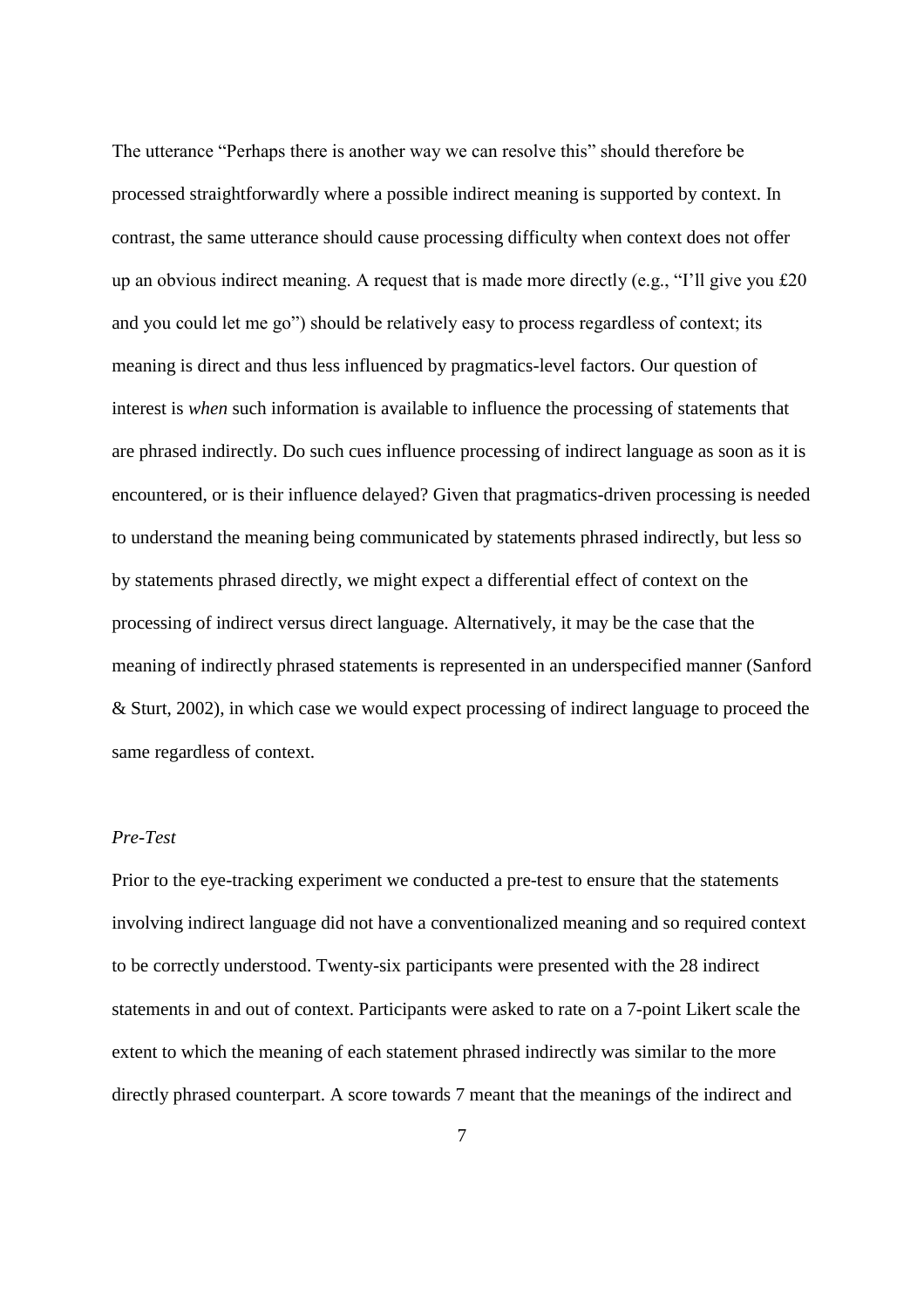I'M SURE WE CAN COME TO SOME SORT OF ARRANGEMENT direct statements were seen as more similar, while a score towards 1 meant that their meaning were seen as less similar. A by-items analysis found that the statements involving indirect language were rated as having a more similar meaning as the direct counterpart when they were presented in context than when they were presented out of context ( $M = 5.91$ , S.E.  $=$ 0.10 when the indirect statements were presented in context *vs.*  $M = 4.59$ , S.E. = 0.18 when the indirect statements were presented out of context,  $t(27) = 8.77$ ,  $p < .001$ ,  $d = 1.76$ ). This indicates that context is necessary for the statements involving indirect and direct language to be seen as similar. This is important in order to ensure that any effects observed in the eyetracking study below could not be due to conventionalized knowledge of the indirect statements influencing their comprehension.

# Method

# *Participants*

Sixty native English speakers were recruited on an opportunistic basis. Participants had normal or corrected vision and no known reading impairment. Participants were compensated either monetarily or with course credits.

# *Design and Materials*

 $\overline{a}$ 

The experiment included two independent variables each with two levels, Statement Phrasing (Indirect *vs*. Direct) and Degree of Imposition (High *vs*. Low). There were 28 vignettes that each appeared with four versions (see Table 1 for an example)<sup>1</sup>. These 112 vignettes were then allocated to participants using a repeated measures Latin squared design. Each list

<sup>&</sup>lt;sup>1</sup> The full set of materials is available upon request from the corresponding author.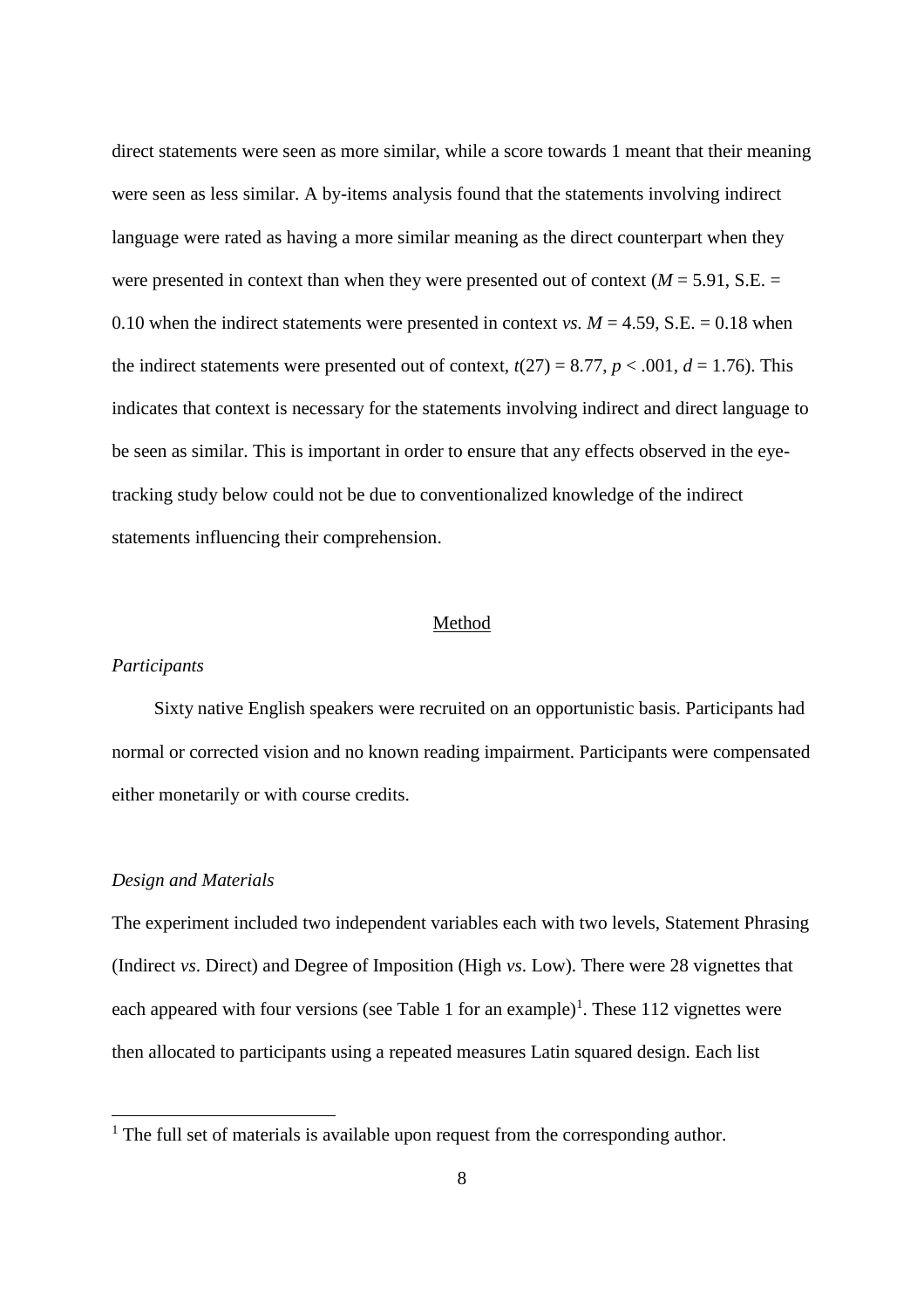contained 28 experimental, 14 filler, and 2 practice items. Each list was seen by 15 participants.

The experimental vignettes all followed the same structure. Sentence one introduced the main character (speaker). Sentence two manipulated the Degree of Imposition (High *vs*. Low) of the speaker's subsequent request on the recipient. This was the *imposition* region of analysis. Sentence three manipulated the statement phrasing (Indirect *vs*. Direct). The quoted statement in this region was the *critical* region of analysis. The fourth sentence indicated the acceptance of the request by the recipient. This was the *post-critical* region of analysis. The final sentence captured any wrap-up effects. Information in this sentence was not related to the request. The first, fourth, and final sentence were lexically identical across conditions.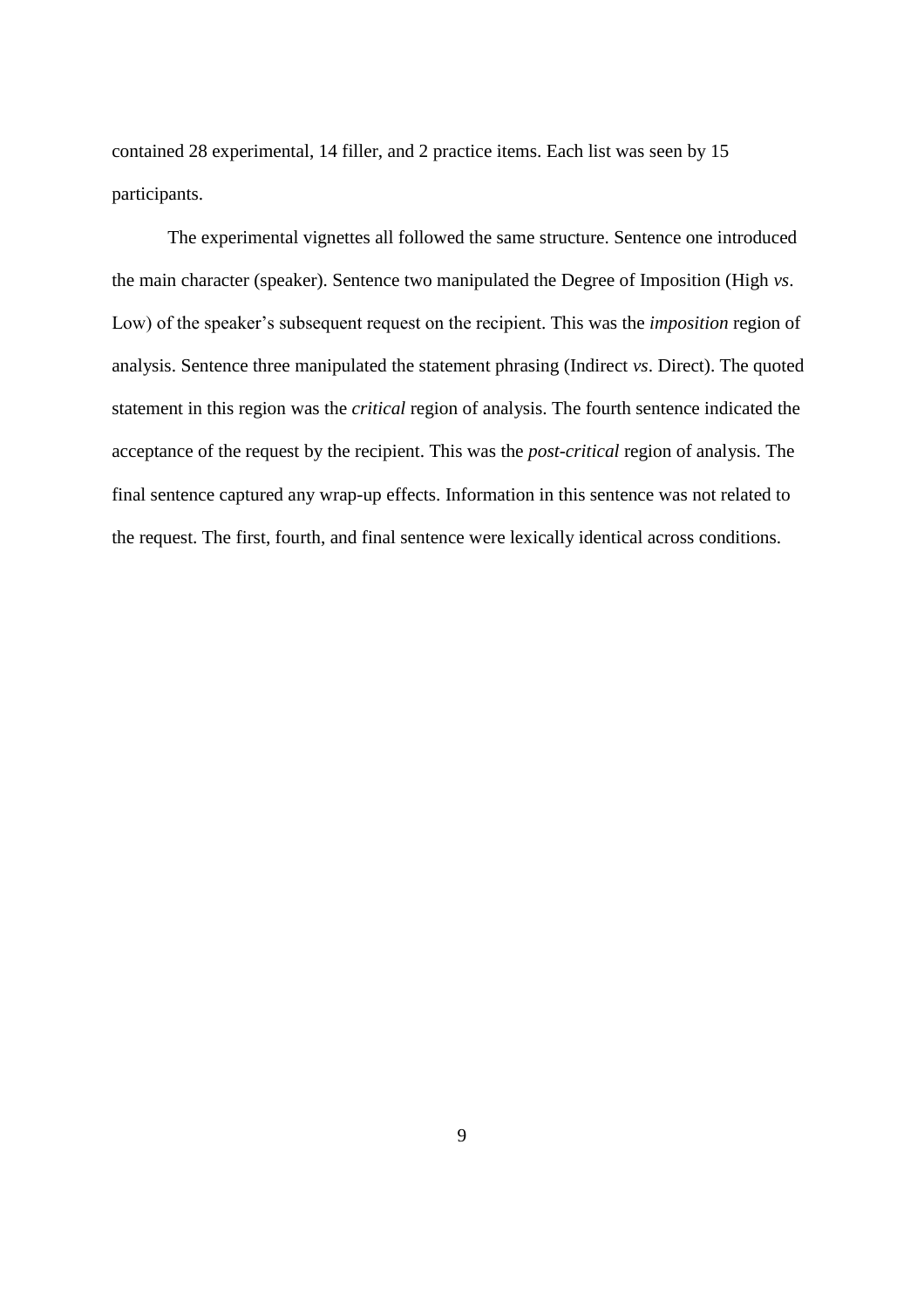I'M SURE WE CAN COME TO SOME SORT OF vertical bars. Table 1: Example of the four experimental conditions. The analysis regions are delimited by

| <b>Statement</b><br><b>Phrasing</b> | Degree of<br><b>Imposition</b> | Vignette                                                                                                                                                                                                                                                                                                                                          |
|-------------------------------------|--------------------------------|---------------------------------------------------------------------------------------------------------------------------------------------------------------------------------------------------------------------------------------------------------------------------------------------------------------------------------------------------|
| Indirect                            | High                           | Doug was speeding in his car and was stopped by a traffic<br>cop. Traffic cops in this area were known to be dishonest.<br><b>IMPOSITION</b> Doug said "Perhaps there is another way we<br>can resolve this". CRITICAL The cop accepted the bribe and<br>Doug avoided the penalty. POST-CRITICAL Doug was on his<br>way to visit his grandmother. |
| Indirect                            | Low                            | Doug was speeding in his car and was stopped by a traffic<br>cop. Traffic cops in this area were known to be honest.<br>IMPOSITION Doug said   "Perhaps there is another way we<br>can resolve this". CRITICAL The cop accepted the bribe and<br>Doug avoided the penalty. POST-CRITICAL Doug was on his<br>way to visit his grand mother.        |
| Direct                              | High                           | Doug was speeding in his car and was stopped by a traffic<br>cop. Traffic cops in this area were known to be dishonest.<br>IMPOSITION Doug said "I'll give you £20 and you could let<br>me go". CRITICAL The cop accepted the bribe and Doug<br>avoided the penalty. POST-CRITICAL Doug was on his way to<br>visit his grandmother.               |
| Direct                              | Low                            | Doug was speeding in his car and was stopped by a traffic<br>cop. Traffic cops in this area were known to be honest.<br>IMPOSITION Doug said "I'll give you £20 and you could let<br>me go". CRITICAL The cop accepted the bribe and Doug<br>avoided the penalty. POST-CRITICAL Doug was on his way to<br>visit his grandmother.                  |

# *Procedure*

Participants were instructed to read silently to themselves for the sole purpose of comprehension. They were instructed to read at their normal rate. They were informed that comprehension questions would follow some but not all of the vignettes. The participants' eye movements were recorded using an Eyelink 1000 in the desktop mount configuration. Reading was binocular, however, only the right eye was sampled. A chin rest and forehead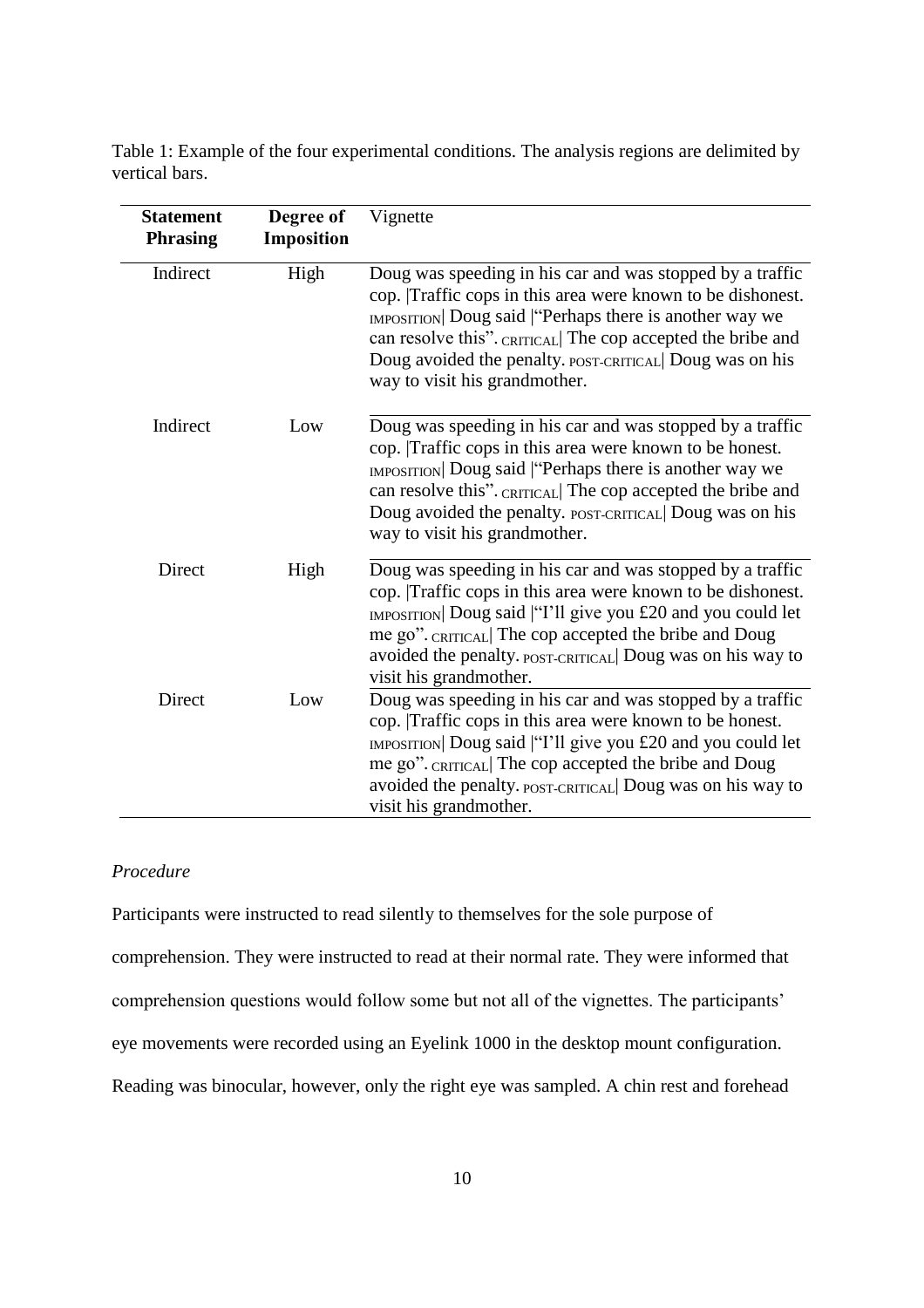mount stabilized the head. The items were presented on a desktop monitor, in size 22 Arial font, and 60cm from the participant's eye.

The eyetracker was calibrated at the beginning of the session using 9 fixation points. This was repeated as necessary to ensure accuracy of fixation throughout the entirety of the experiment. Each trial began with a blank screen except for the presence of a gaze trigger, which was located towards the top left corner of the monitor. A fixation on this triggered the vignette to appear in full. The participant pressed a button on a controller to indicate they understood the vignette and were ready to move onto the next trial. Participants first completed two practice trials both followed by comprehension questions to ensure the instructions given were understood. Comprehension questions followed a third of the trials to maintain attention.

## **Results**

Analysis of effects in the Imposition, Critical and Post-Critical regions was performed in *R* (R Development Core Team, 2015) using linear mixed models (Baayen, Davidson, & Bates, 2008) on the First Pass, Regression Path and Total Time reading measures. Logit mixed models were used to investigate the binomial First Pass Regressions Out (FPRO), and Regressions In measures (following Jaeger, 2008). Statement Phrasing, Degree of Imposition, and the interaction between them were used as fixed factors in the analysis, with participants and items as crossed random factors. Maximal random effects structures were used where possible: random intercepts for participants and items, as well as by-participant and by-item random slopes on all factors (Barr, Levy, Scheepers, & Tily, 2013). For the binomial FPRO measure on the Critical and Post-Critical regions, and for the Regressions In measure on the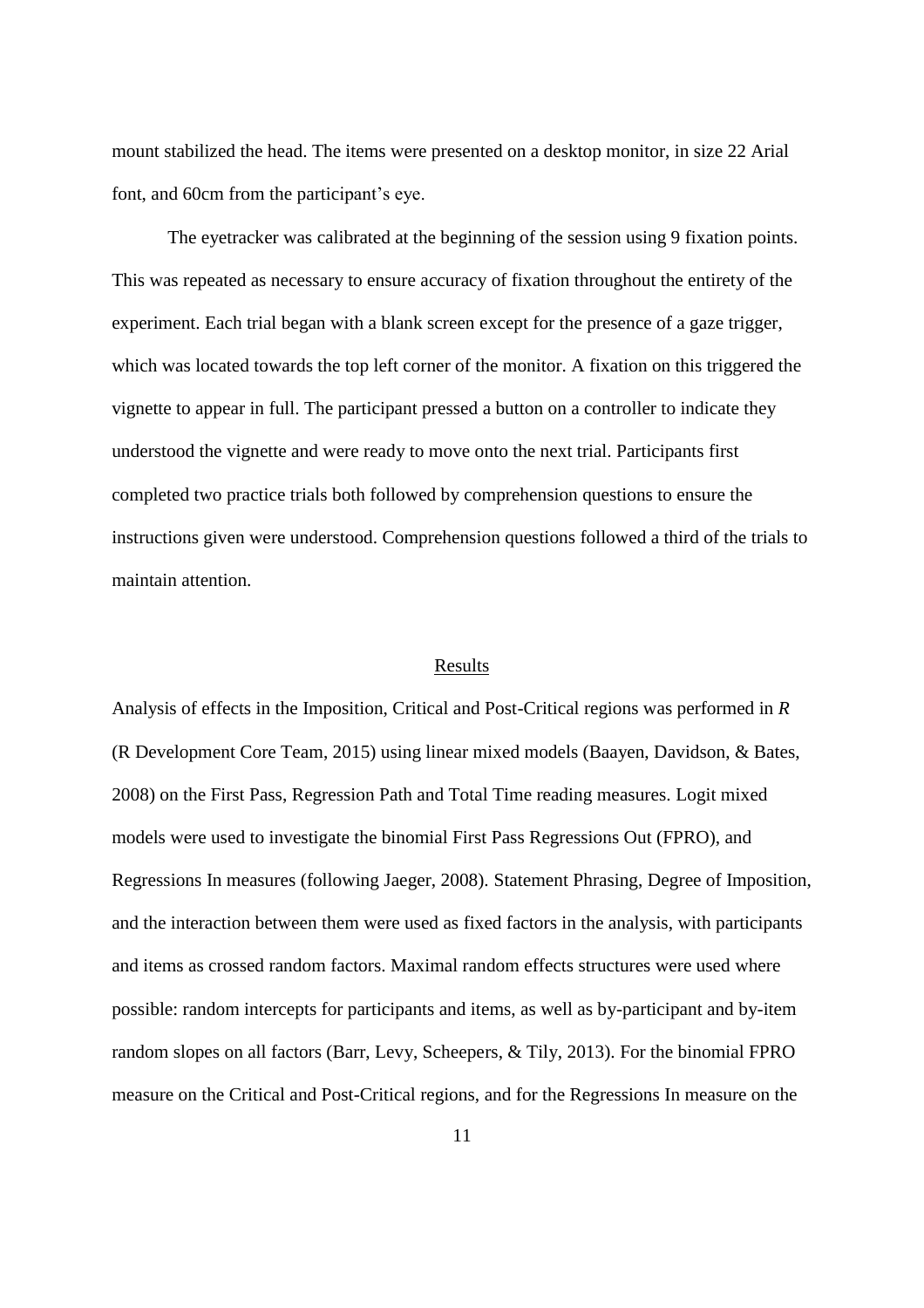I'M SURE WE CAN COME TO SOME SORT OF ARRANGEMENT Imposition region, separate by participants and by items logit mixed models were constructed as the model that included both participant and item random effects failed to converge. The FPRO models used only Statement Phrasing as a random slope, while the Regressions In models used Statement Phrasing and Degree of Imposition additively as a random slope.

The analyses were carried out using the *lme4* package (Bates, Maechler, Bolker, & Walker, 2015) to fit the linear mixed models for the reading time measures in *R* (R Development Core Team, 2015). Pairwise comparisons conducted with the *lsmeans* package (Lenth & Hervé, 2015) were used to investigate significant interactions for these reading time measures. The *glmer* function in the *lme4* package with Laplace approximation was used for the FPRO and Regressions In measures. Below we report regression coefficients (*b*), standard errors, and *t*-values (for duration measures) or *z*-values (for the binomial measure). Restricted maximum likelihood estimation was used for the reporting of linear mixed model parameters, and maximum likelihood estimation for the reporting of logit mixed model parameters. Deviation coding was used for each of the two experimental factors (Barr et al., 2013). Absolute values of the *t*-value and *z*-value greater than or equal to 1.96 indicate an effect that is significant at approximately the .05 alpha level. For pairwise comparisons we report the *t*values and *p*-values. Degrees of freedom are approximated using the Kenward-Roger method. The means for each eye movement measure (calculated over participants) for the Imposition region are displayed in Table 2, and for the Critical and Post-Critical regions in Table 3. The results of the linear mixed models are reported in Tables 4, 5 and 6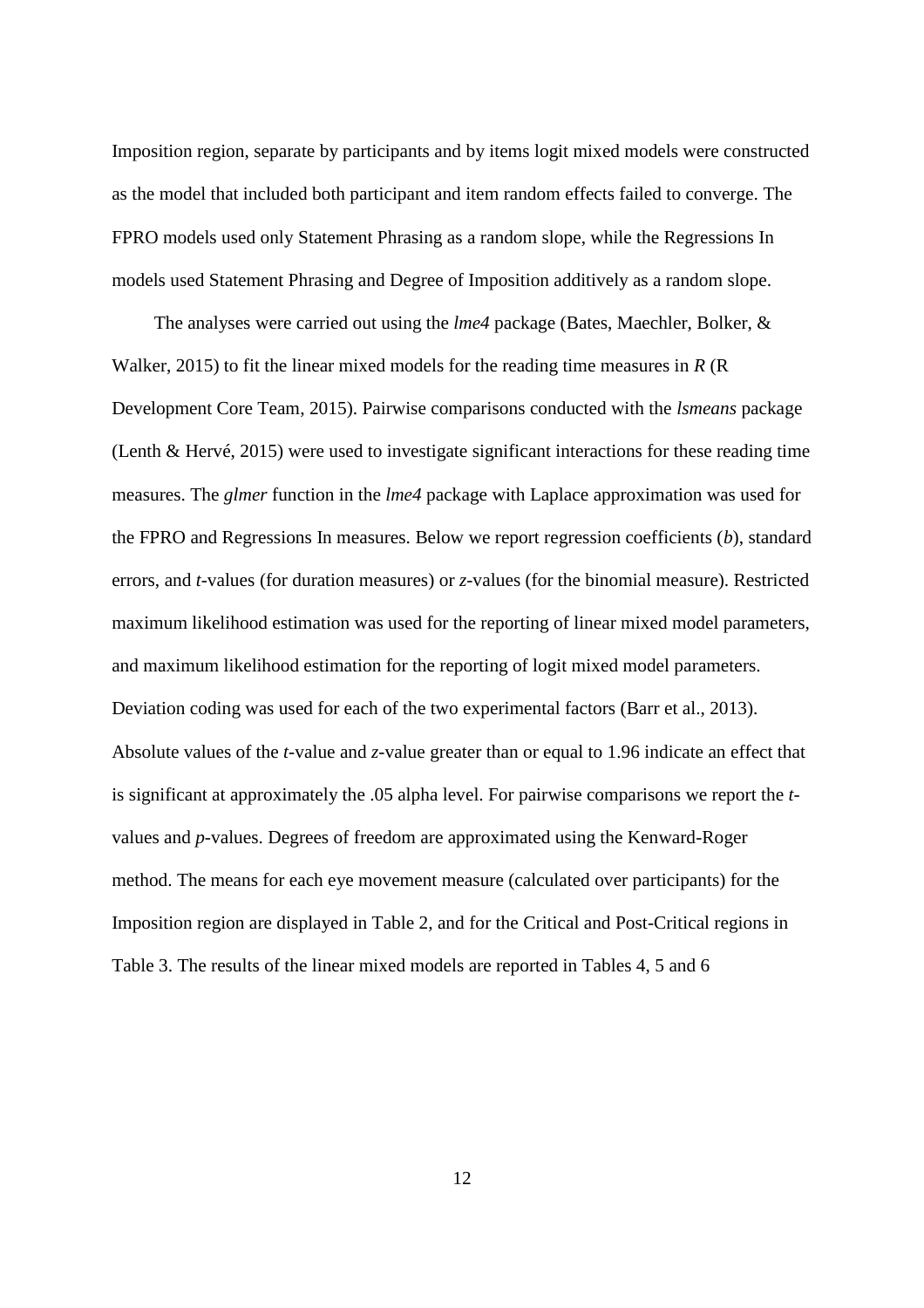| <b>Statement</b> | <b>First Pass</b> | Regression | Regressions | <b>Total Time</b> |
|------------------|-------------------|------------|-------------|-------------------|
| Phrasing/Degree  | (ms.)             | Path       | In $(\%)$   | (ms.)             |
| of Imposition    |                   | (ms.)      |             |                   |
| Imposition       |                   |            |             |                   |
| Region           |                   |            |             |                   |
| Indirect/High    | 1,887(70)         | 2,155(73)  | 22(3)       | 2,202(75)         |
| Indirect/Low     | 2,071(62)         | 2,429(80)  | 28(3)       | 2,680(90)         |
| Direct/High      | 1,885(63)         | 2,196 (89) | 20(2)       | 2,285 (92)        |
| Direct/Low       | 1,977(71)         | 2,390(95)  | 29(3)       | 2,565(94)         |

Table 2: Reading times and standard errors for the Imposition region averaged over participants.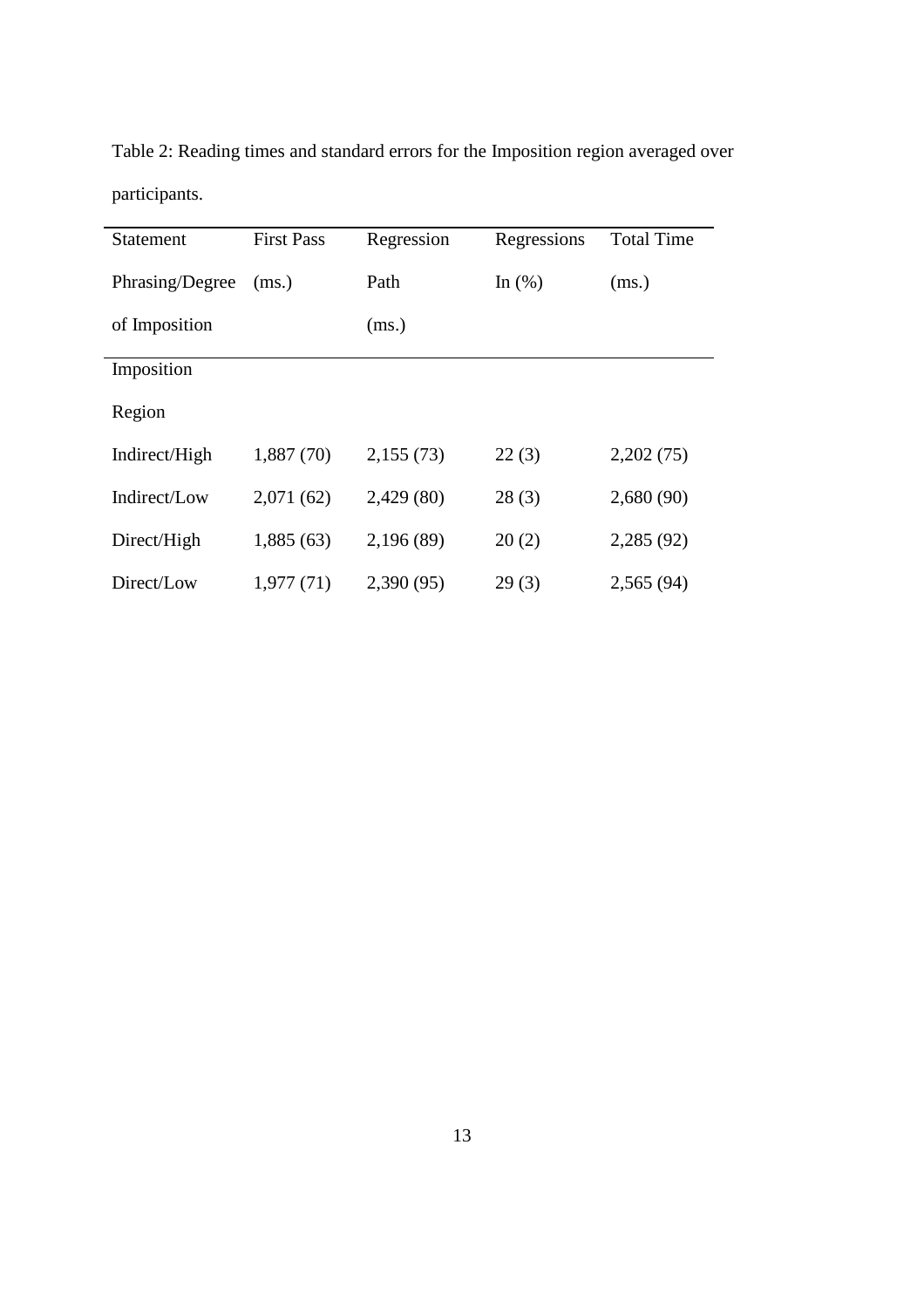| Statement              | <b>First Pass</b> | Regression | <b>First Pass</b> | <b>Total Time</b> |
|------------------------|-------------------|------------|-------------------|-------------------|
| Phrasing/Degree        | (ms.)             | Path       | Regressions       | (ms.)             |
| of Imposition          |                   | (ms.)      | Out $(\%)$        |                   |
| <b>Critical Region</b> |                   |            |                   |                   |
| Indirect/High          | 1,025(38)         | 1,518(55)  | 29(3)             | 1,474(51)         |
| Indirect/Low           | 1,056(46)         | 1,607(60)  | 31(3)             | 1,627(59)         |
| Direct/High            | 1,138(51)         | 1,616(65)  | 27(3)             | 1,594(57)         |
| Direct/Low             | 1,086 (46)        | 1,586 (59) | 31(3)             | 1,579(64)         |
| Post-Critical          |                   |            |                   |                   |
| Region                 |                   |            |                   |                   |
| Indirect/High          | 1,477(51)         | 1,651(53)  | 9(2)              | 1,692(61)         |
| Indirect/Low           | 1,505(55)         | 1,824(64)  | 12(2)             | 1,833(63)         |
| Direct/High            | 1,427(54)         | 1,562(60)  | 5(2)              | 1,621(57)         |
| Direct/Low             | 1,408 (48)        | 1,683(56)  | 11(2)             | 1,648(55)         |

I'M SURE WE CAN COME TO SOME SORT OF ARRANGEMENT Table 3: Reading times and standard errors for the Critical and Post-Critical regions averaged over participants.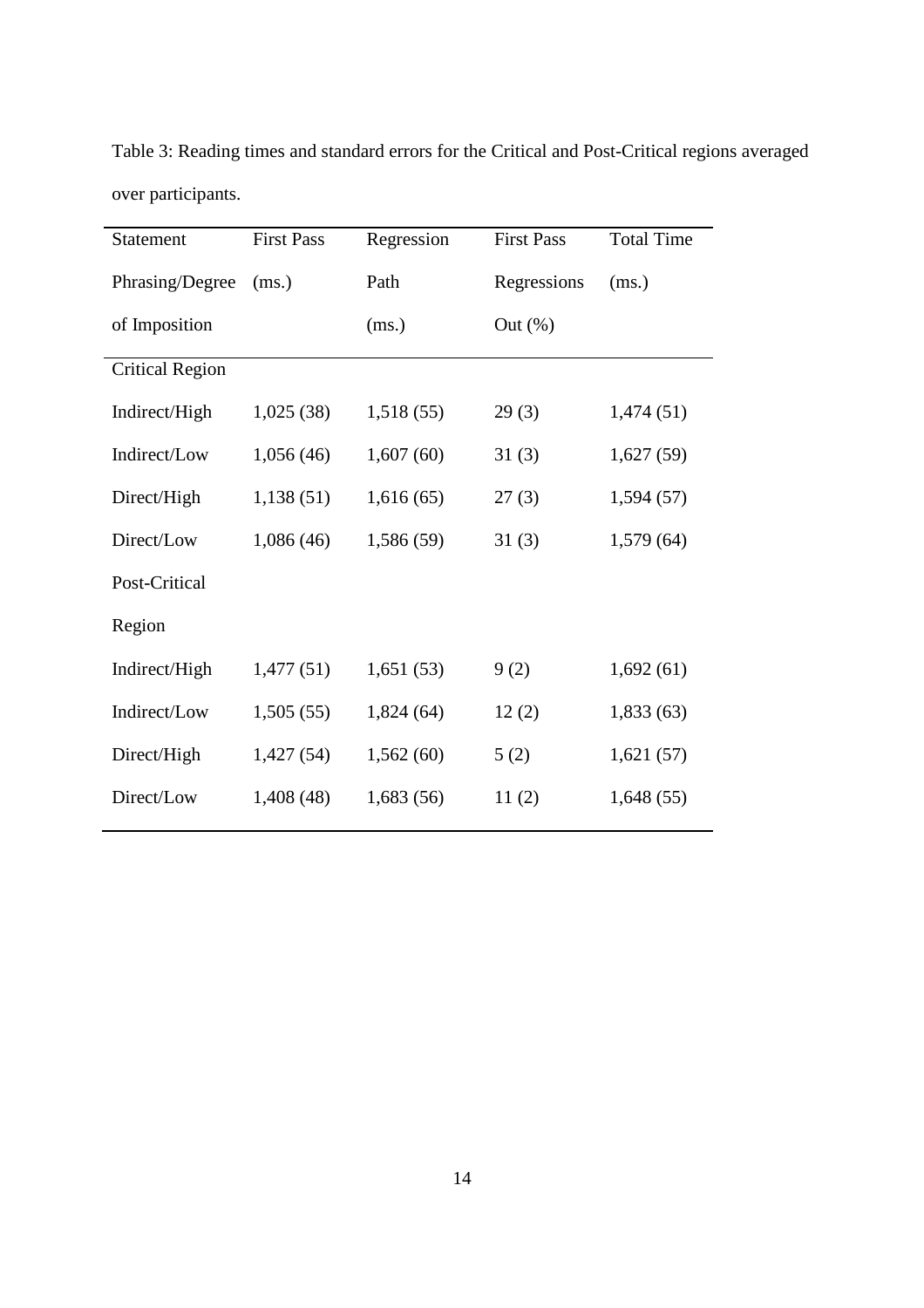Table 4: Results of the linear mixed models for the Imposition Region and measures of interest. Significant effects are highlighted in bold.

|                | <b>Binomial measure</b>                             |                                       |           |   | <b>Duration measures</b> |           |        |                        |           |        |                   |           |        |                       |  |
|----------------|-----------------------------------------------------|---------------------------------------|-----------|---|--------------------------|-----------|--------|------------------------|-----------|--------|-------------------|-----------|--------|-----------------------|--|
|                | Regressions $In - by$<br>items                      | Regressions $In - by$<br>participants |           |   | <b>Total Time</b>        |           |        | <b>Regression Path</b> |           |        | <b>First Pass</b> |           |        |                       |  |
| $\overline{z}$ | b<br><b>SE</b>                                      | $\overline{z}$                        | <b>SE</b> | b | $\boldsymbol{t}$         | <b>SE</b> | b      | t                      | <b>SE</b> | b      | $\dot{t}$         | <b>SE</b> | b      |                       |  |
|                |                                                     |                                       |           |   |                          |           |        |                        |           |        |                   |           |        | Imposition<br>Region  |  |
|                | 20.26 -1.297 0.138 -9.937 -1.155 0.088 -13.148      |                                       |           |   |                          | 120       | 2435   | 19.79                  | 116       | 2291   | 19.82             | 98        | 1951   | Intercept             |  |
|                | $-0.069$ $0.133$ $-0.519$ $-0.046$ $0.120$ $-0.383$ |                                       |           |   | $-0.37$                  | 52        | $-19$  | 0.12                   | 55        | 6      | $-0.87$           | 45        | $-39$  | Statement<br>Phrasing |  |
|                | $-0.493$ $0.133$ $-3.704$ $-0.447$ $0.178$ $-2.509$ |                                       |           |   | $-4.75$                  | 80        | $-382$ | $-3.22$                | 71        | $-230$ | $-2.277$          | 58        | $-132$ | Degree of             |  |
|                | $-0.158$ $0.243$ $-0.649$ $-0.108$ $0.237$ $-0.454$ |                                       |           |   | 2.13                     | 96        | 204    | 0.80                   | 99        | 77     | 1.00              | 83        | 83     | Interaction           |  |
|                |                                                     |                                       |           |   |                          |           |        |                        |           |        |                   |           |        | Imposition            |  |

Table 5: Results of the linear mixed models for the Critical Region and measures of interest.

Significant effects are highlighted in bold.

|                           | <b>Duration measures</b> |           |       |                        |           |            |                   |           |      |   |                                      | <b>Binomial measure</b>                               |                                                    |           |                       |
|---------------------------|--------------------------|-----------|-------|------------------------|-----------|------------|-------------------|-----------|------|---|--------------------------------------|-------------------------------------------------------|----------------------------------------------------|-----------|-----------------------|
|                           | <b>First Pass</b>        |           |       | <b>Regression Path</b> |           |            | <b>Total Time</b> |           |      |   | <b>First Pass</b><br>by participants | Regressions Out -                                     | <b>First Pass</b><br>Regressions Out -<br>by items |           |                       |
|                           | b                        | <b>SE</b> |       | h                      | <b>SE</b> |            | h                 | <b>SE</b> |      | h | SЕ                                   | $\overline{z}$                                        | h                                                  | <b>SE</b> | $\overline{z}$        |
| <b>Critical Region</b>    |                          |           |       |                        |           |            |                   |           |      |   |                                      |                                                       |                                                    |           |                       |
| Intercept                 | 1076                     | 59        | 18.30 | 1583                   | 72        | 22.10 1569 |                   | 76        |      |   |                                      | $20.58 - 0.94$ 0.10 $-9.20$                           |                                                    |           | $-089$ $0.09$ $-9.56$ |
| Statement<br>Phrasing     | 71                       | 65        | 1.01  | 31                     | 103       | 0.30       | 36                | 86        |      |   |                                      | $0.42 -0.12$ $0.12 -1.00$                             |                                                    |           | $-0.05$ 0.13 $-0.38$  |
| Degree of                 | -11                      | 37        | 0.30  | $-34$                  | 49        | $-0.68$    | -69               | 40        |      |   |                                      | $-1.73$ $-0.13$ $0.11$ $-1.15$ $-0.13$ $0.11$ $-1.15$ |                                                    |           |                       |
| Imposition<br>Interaction | -82                      | 78        | 1.06  | 131                    | 82        | 1.60       | 169               | 80        | 2.10 |   |                                      | $-0.11$ $0.22$ $-0.47$                                |                                                    |           | $-0.08$ 0.22 $-0.36$  |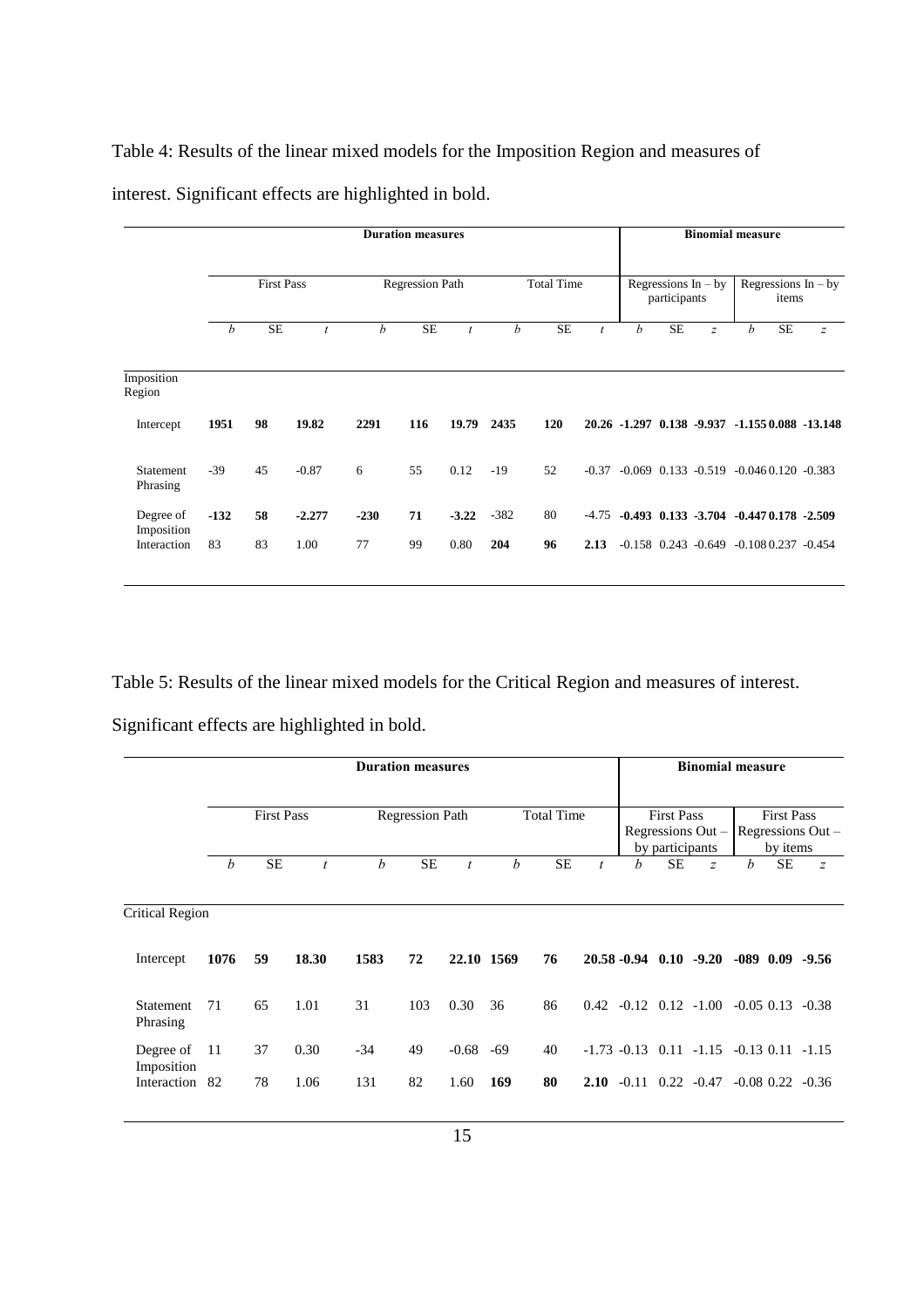|                         | <b>Duration measures</b> |           |               |                        |           |               |                   |           |         |                                                             |           | <b>Binomial measure</b>                       |                                                    |           |                                           |
|-------------------------|--------------------------|-----------|---------------|------------------------|-----------|---------------|-------------------|-----------|---------|-------------------------------------------------------------|-----------|-----------------------------------------------|----------------------------------------------------|-----------|-------------------------------------------|
|                         | <b>First Pass</b>        |           |               | <b>Regression Path</b> |           |               | <b>Total Time</b> |           |         | <b>First Pass</b><br>Regressions Out $-$<br>by participants |           |                                               | <b>First Pass</b><br>Regressions Out -<br>by items |           |                                           |
|                         | $\boldsymbol{b}$         | <b>SE</b> | t             | h                      | <b>SE</b> | t             | h                 | <b>SE</b> | t       | b                                                           | <b>SE</b> | $\overline{z}$                                | h                                                  | <b>SE</b> | $\boldsymbol{z}$                          |
| Post-Critical Region    |                          |           |               |                        |           |               |                   |           |         |                                                             |           |                                               |                                                    |           |                                           |
| Intercept               | 1451                     | 67        | 21.54 1676    |                        | 75        | 22.25 1695    |                   | 74        |         |                                                             |           |                                               |                                                    |           | 22.98 -2.72 0.18 -15.01 -2.39 0.13 -18.36 |
| Statement<br>Phrasing   | $-65$                    | 34        | $-1.92 - 105$ |                        | 51        | $-2.06 - 120$ |                   | 42        | $-2.87$ |                                                             |           | $-0.37$ $0.25$ $-1.46$ $-0.40$ $0.20$ $-1.94$ |                                                    |           |                                           |
| Degree of<br>Imposition | -4                       | 28        | 0.15          | $-137$                 | 49        | $-2.79$       | $-76$             | 42        | $-1.83$ |                                                             |           | $-0.66$ 0.19 $-3.54$ $-0.60$ 0.18 $-3.44$     |                                                    |           |                                           |
| Interaction 36          |                          | 56        | 0.64          | 45                     | 93        | 0.48          | 99                | 65        | 1.51    |                                                             |           | $-0.58$ $0.38$ $-1.54$ $-0.52$ $0.35$ $-1.49$ |                                                    |           |                                           |

Table 6: Results of the linear mixed models for the Post-Critical Region and measures of interest. Significant effects are highlighted in bold.

# *Imposition Region*

On First Pass and Regression Path we found an effect of Degree of Imposition such that sentences with a high degree of imposition were read more quickly than sentences with a low degree of imposition. As these sentences differ lexically, there should be caution in overinterpreting what this might mean. No other effects were significant on these measures. On the measure of Total Time, we found an effect of Degree of Imposition and an interaction between Statement Phrasing and Degree of Imposition. Total reading times indicated that the difference between the High versus the Low Degree of Imposition conditions was greater in the context of Indirect statements than in the context of Direct statements (a difference of 478 ms. *vs.* 280 ms., *t* (28.5) = 4.745, *p* < .001 *vs. t* (23) = 3.310, *p* = .003). On the measures of Regressions In, we found an effect of Degree of Imposition such that there were more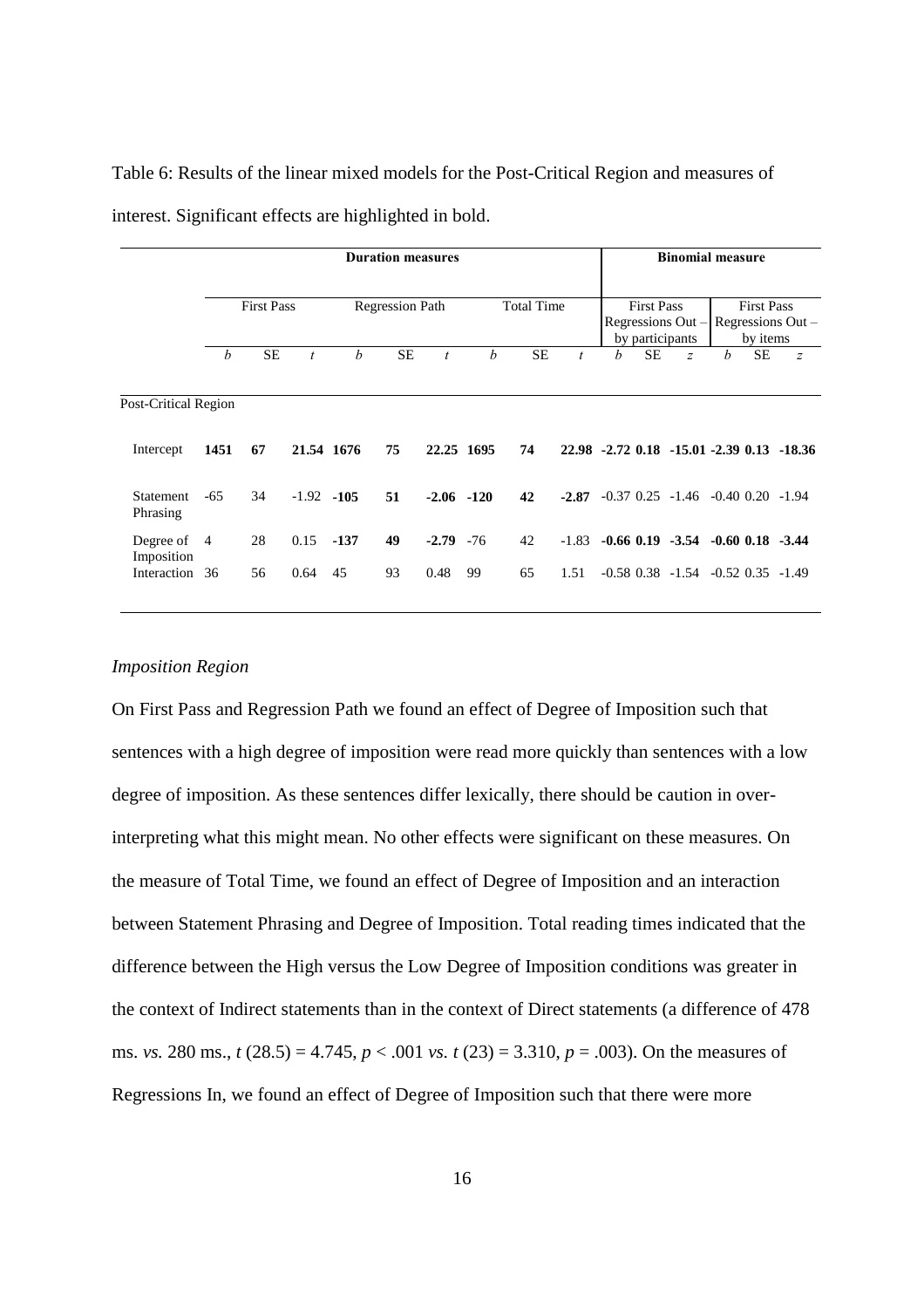regressions back to this region in the Low versus the High Degree of Imposition conditions (29% *vs*. 21%).

# *Critical Region*

On First Pass, Regression Path and First Pass Regressions Out measures we found no effect of Statement Phrasing, Degree of Imposition and no interaction between these two factors. On the measure of Total Time, we found a significant interaction between Statement Phrasing and Degree of Imposition. Total reading times indicated that Direct statements were read at the same speed in the High versus the Low Degree of Imposition conditions (1,594 *vs.* 1,579 ms.,  $t(27.31) = 0.247$ ,  $p = 0.806$ ), while Indirect statements were read more quickly in High versus the Low Imposition condition  $(1,474 \text{ vs. } 1,627 \text{ ms.}, t (20.94) = 3.026, p = 0.006)$ .

### *Post-Critical Region*

On First Pass reading times we found no effect of Statement Phrasing, Degree of Imposition and no interaction between these two factors. On Regression Path and Total Time measures we found a main effect of Statement Phrasing such that reading times to the post-critical region following Direct statements were faster than reading times following Indirect statements (1,623 ms*. vs.* 1,738 ms. for Regression Path, 1,635 ms. *vs.* 1,763 ms. for Total Time). On Regression Path times we found a main effect of Degree of Imposition such that reading times to the post-critical region following the High Degree of Imposition conditions were faster than reading times following Low Degree of Imposition conditions (1,607 ms. *vs.* 1,754 ms.). Additionally, there were more First Pass Regressions Out of the post-critical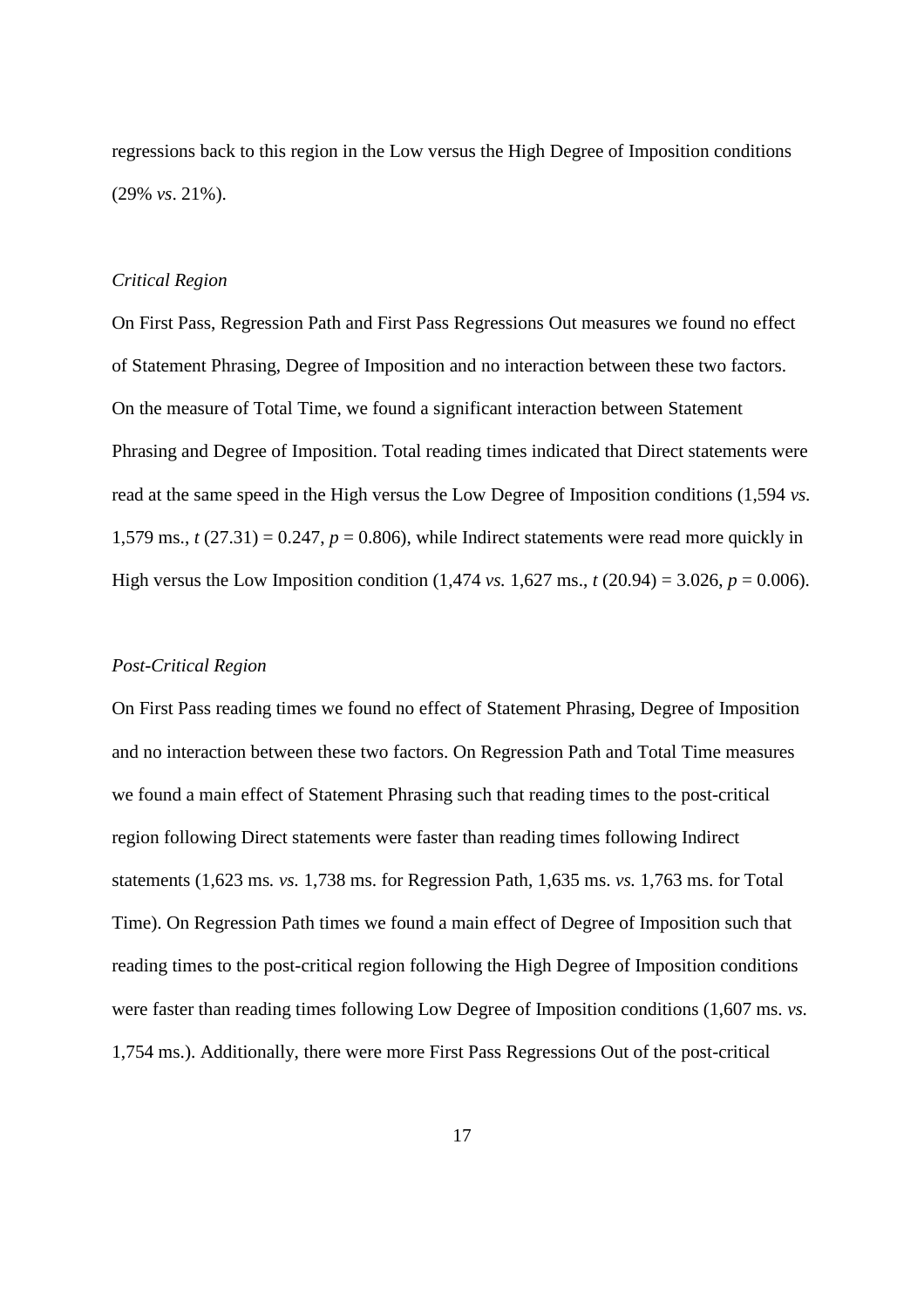I'M SURE WE CAN COME TO SOME SORT OF ARRANGEMENT region in the Low Degree of Imposition conditions versus the High Degree of Imposition conditions (12% *vs.* 7%).

# Discussion

In an eye-tracking experiment we examined how readers process requests that were phrased indirectly and directly in contexts that did or did not motivate the use of indirect language (i.e., contexts that involved requests that placed a high versus a low level of imposition on the request recipient). High imposition contexts are face-threatening as they involve a reduction in the autonomy of the request recipient. This is because both parties know that the recipient is likely to respond favourably to the request. For low imposition contexts, there is no such reduction in autonomy (and thus no threat to the recipient's face). We found that statements involving indirect language were read more quickly when presented in contexts in which the level of imposition on the request recipient was high than when it was low. According to Politeness Theory, a high level of imposition motivates the use of indirect language. This effect emerged on the measure of total reading time for the Critical Region. As this measure reflects the total time involved in reading the particular region of text, it captures both initial reading and subsequent re-reading. The lack of an effect on measures that tapped into initial reading suggests that it takes some time for the influence of the degree of imposition of a request to be exerted on how indirect language is processed. For statements involving direct language, the picture is somewhat different. We found no effect of the degree of imposition of a request on any measure of reading statements involving direct language. These statements were read at the same speed regardless of the degree of imposition of the associated request. We propose that this is because the meaning communicated in the statements that were phrased directly is relatively easy to extract without recourse to the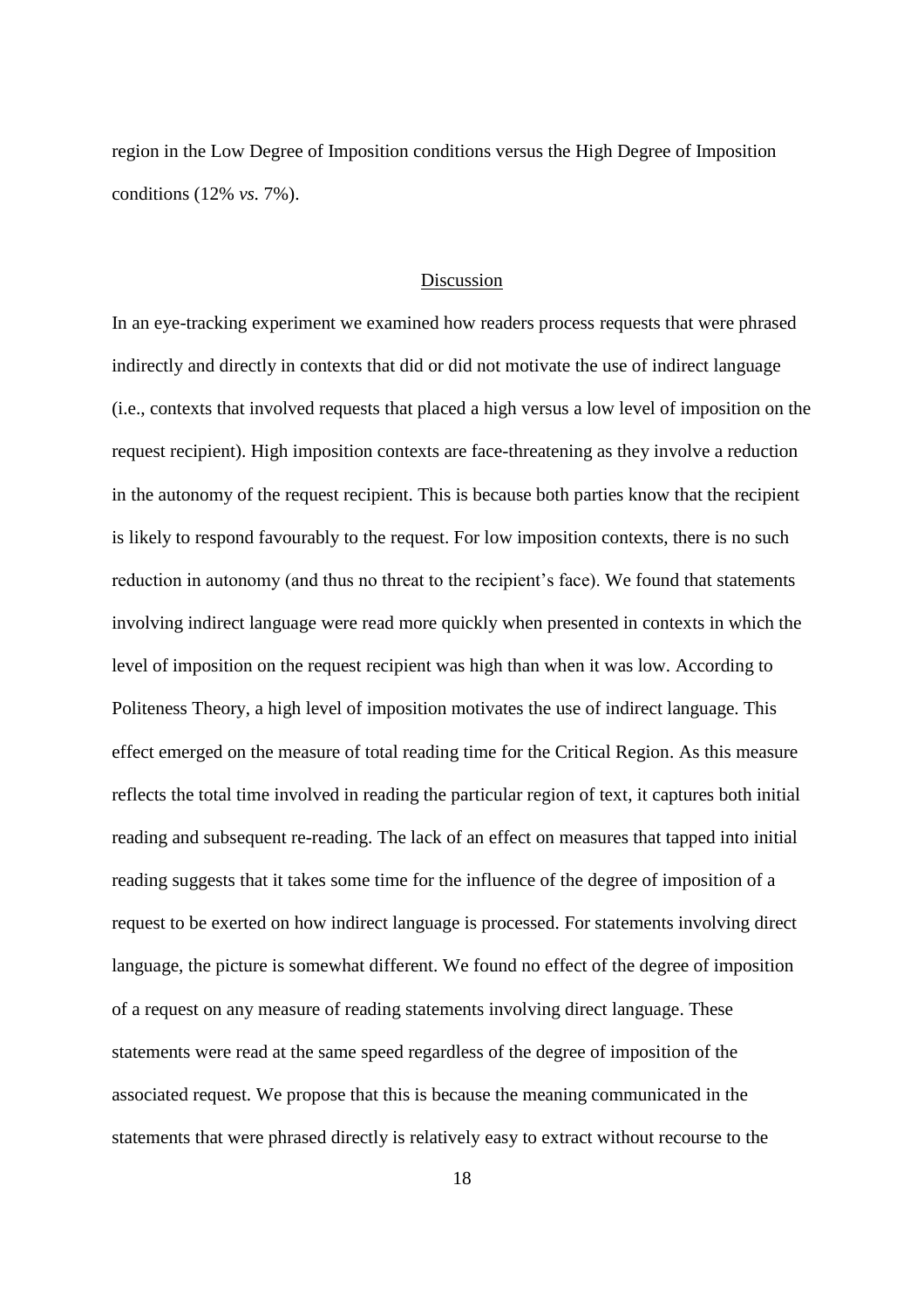context in which those statements occur. Therefore, any effects of the degree of imposition of the request are likely to be relatively weak (if they exist at all).

On the Post-Critical Region of text that followed the statements, we found that reading times were elevated when this region followed indirect language relative to when it followed direct language. This effect emerged on both Regression Path and Total Time measures of reading. We propose that the slowdown following the comprehension of indirect language reflects the inferential activity involved in readers establishing the meaning that is communicated indirectly. In contrast, statements involving direct language convey their meaning directly so less subsequent inferencing is required in order for them to be understood. We also found a relative slowdown in reading on the Post-Critical Region of text following statements in the context of requests that had a low level of imposition (and thus a low likelihood of success). This penalty emerged on the regression path measure for both direct and indirect language and likely reflects a simple effect of plausibility. It is a little odd for someone to utter a request, and for that request to be accepted by the recipient, if prior context suggests that the request is not likely to result in the desired outcome (cf. Albrecht & O'Brien, 1993). We also found an increase in First Pass Regressions Out on the Post-Critical Region of text in the low level of imposition condition. Again, this disruption likely reflects readers' sensitivity to plausibility, with the reading of implausible events causing more disruption to eye movements than the reading of plausible events. This plausibility effect also explains why there were more regressions back to the sentence that described the degree of imposition in the low degree of imposition conditions. Interestingly, we also found an interaction in terms of total reading times for the Imposition Region: the difference between the low and high degree of imposition conditions was greater in the context of indirect versus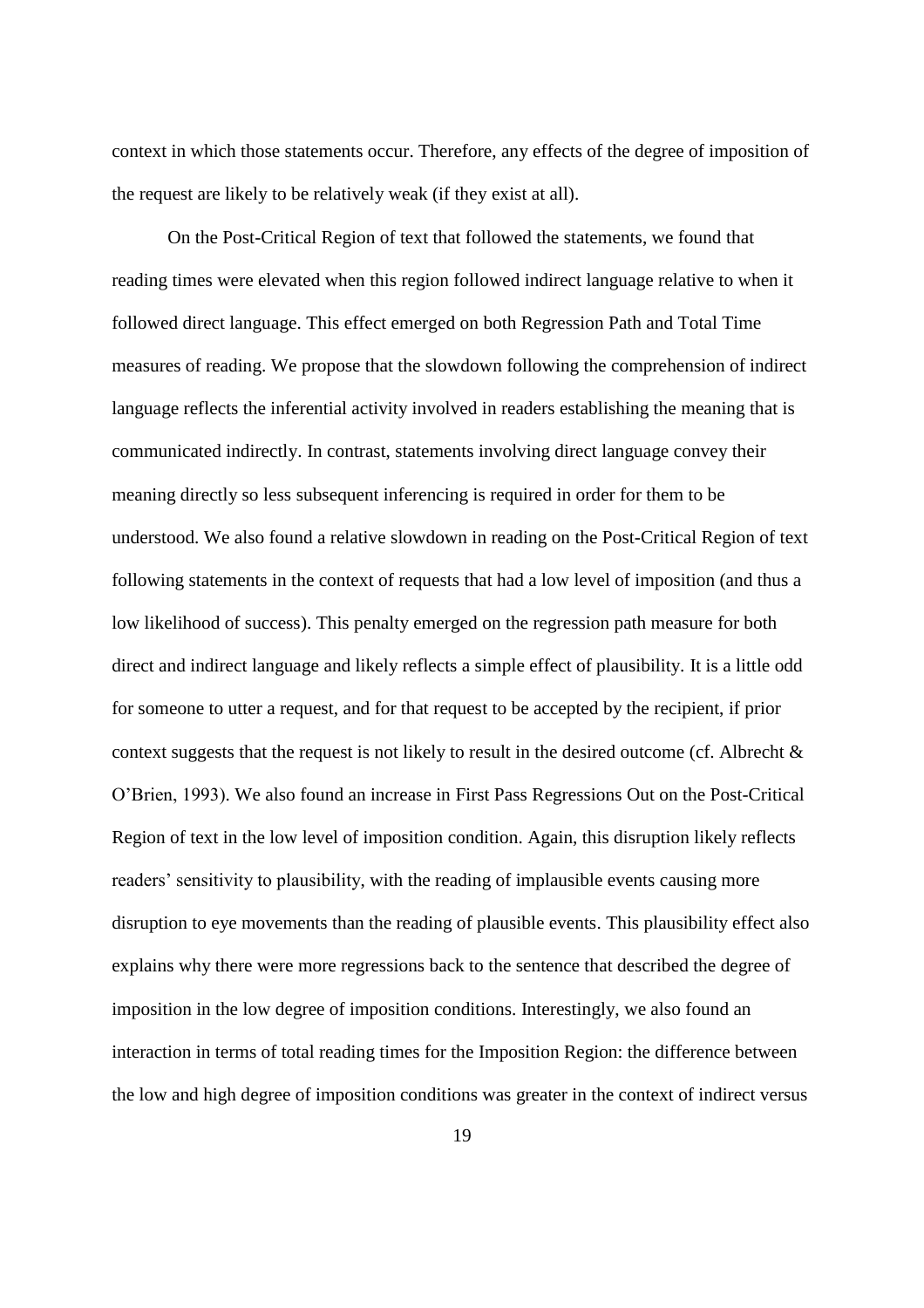I'M SURE WE CAN COME TO SOME SORT OF ARRANGEMENT direct statements. This is consistent with the view that indirect language is motivated by the degree of imposition of a request and that readers are sensitive to this during comprehension.

The experiment we report above is one of the few to look at how the comprehension of requests that are phrased indirectly operates in light of face-saving considerations during a naturalistic reading task (cf. Bašnáková, Weber, Petersson, van Berkum, & Hagoort, 2014, for an fMRI study on how indirect replies are comprehended). As we described in our introduction, there is remarkably little psycholinguistic work examining the time course of the comprehension of non-conventionalized indirect requests. This is surprising given the importance of the role played by factors related to politeness in how people choose to frame their requests. We know from research on indirect replies that people are sensitive to violations of Grice's maxim of relevance (e.g., Holtgraves, 1998). In our experiment, we find evidence that readers are sensitive to the degree of imposition of a request motivating the use of indirect over direct language. We propose that this reflects a sensitivity to the Gricean maxim of manner. Out of context, indirect requests are unclear. We suspect the lack of an obvious meaning associated with an indirect request triggers readers to identify a likely meaning using the contextual information they have available to them. Our findings suggest that the interpersonal social factors that underlie the way in which requests are framed in indirect versus direct language inform how such utterances are processed during reading. We suspect that understanding how considerations related to interpersonal politeness influence language usage has a large amount of research potential, and hope that further work will reveal more of the interplay between these two areas.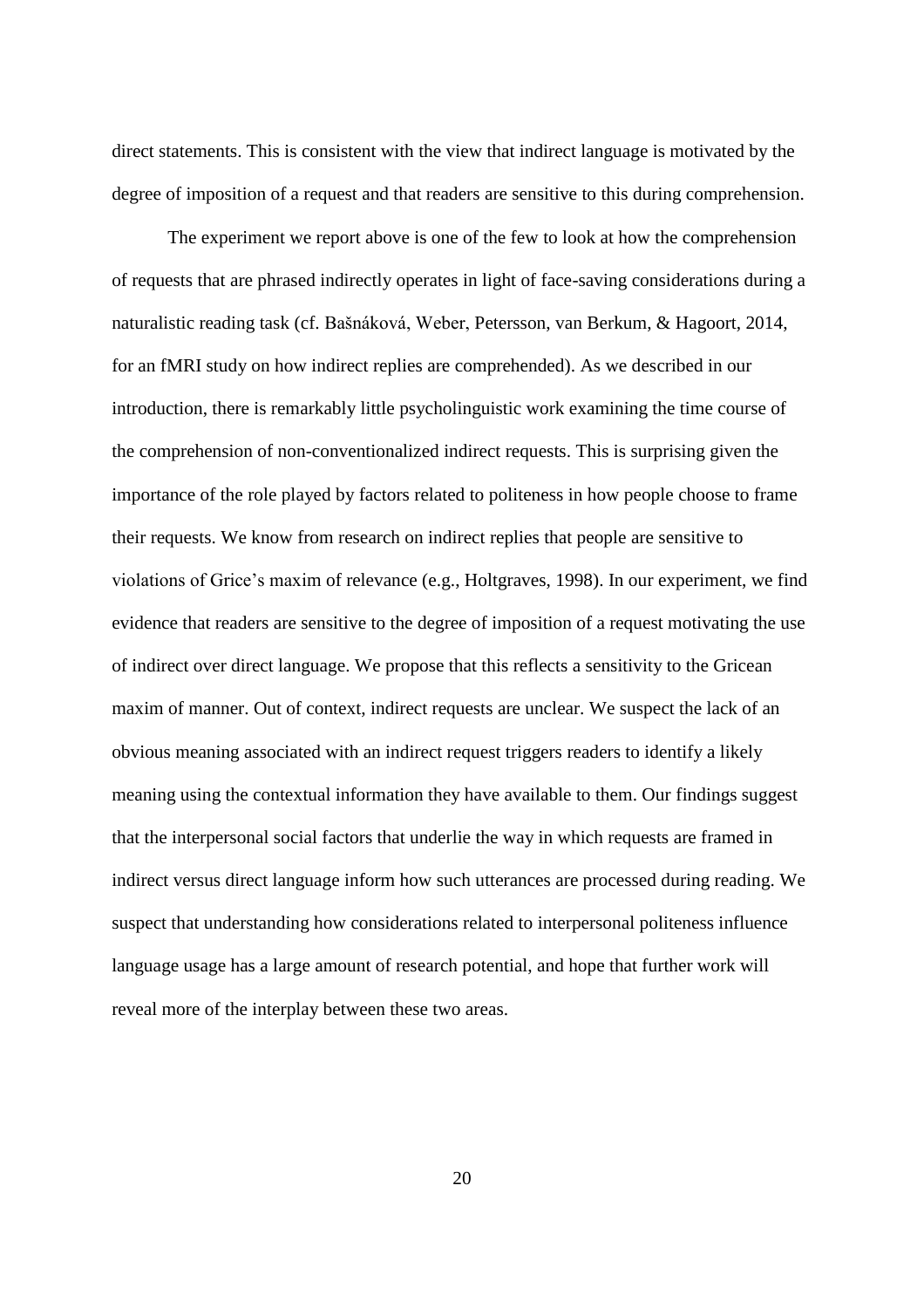# Acknowledgements

We would like to thank the Experimental Psychology Society for funding this research, and Tony Sanford for the inspiration.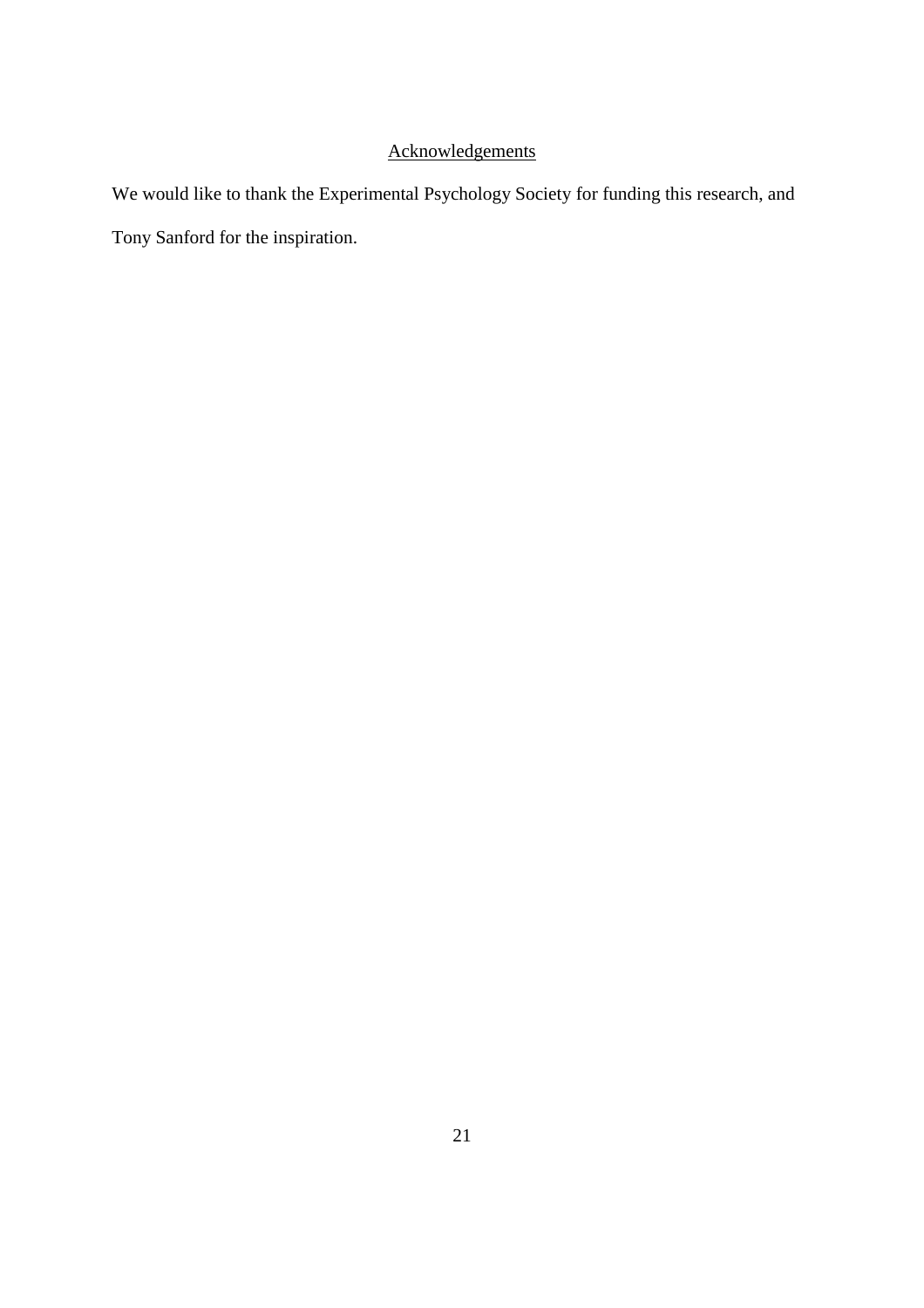#### I'M SURE WE CAN COME TO SOME SORT OF References

- ARRANGEMENT Albrecht, J. E., & O'Brien, E. J. (1993). Updating a mental model: Maintaining both local and global coherence. *Journal of Experimental Psychology: Learning, Memory, & Cognition*, *19,* 1061-1070.
- Baayen, R. H., Davidson, D. J., & Bates, D. M. (2008). Mixed-effects modeling with crossed random effects for subjects and items. *Journal of Memory and Language, 59,* 390–412.
- Barr, D. J., Levy, R., Scheepers, C., & Tily, H. J. (2013). Random effects structure for confirmatory hypothesis testing: Keep it maximal. *Journal of Memory and Language, 68,* 255–278.
- Bašnáková, J., Weber, K., Petersson, K.M., van Berkum, J., Hagoort, P., 2014. Beyond the language given: the neural correlates of inferring speaker meaning. *Cerebral Cortex, 24,*  2572–2578.
- Bates, D., Maechler, M., Bolker, B., & Walker, S. (2015). lme4: Linear mixed-effects models using Eigen and S4. R package version 1.1-8. Vienna, Austria: R Foundation. Retrieved from http://CRAN.R-project.org/package=lme4
- Brown, R. (1990). Politeness theory: exemplar and exemplary. In *The Legacy of Solomon Asch. Essays in Cognition and Social Psychology*, Irvin Rock (ed.), 23-38. Hillsdale, NJ: Erlbaum.
- Brown, R., & Gilman, A. (1989). Politeness Theory and Shakespeare's Four Major Tragedies. *Language in Society, 18,* 159-212.
- Brown, P., & Levinson, S. C. (1987). *Politeness: Some Universals in Language Usage* (Vol. 4). Cambridge, UK: Cambridge University Press.
- Clark, H. H., & Schunk, D. H. (1980). Polite responses to polite requests. *Cognition, 8,* 111- 143.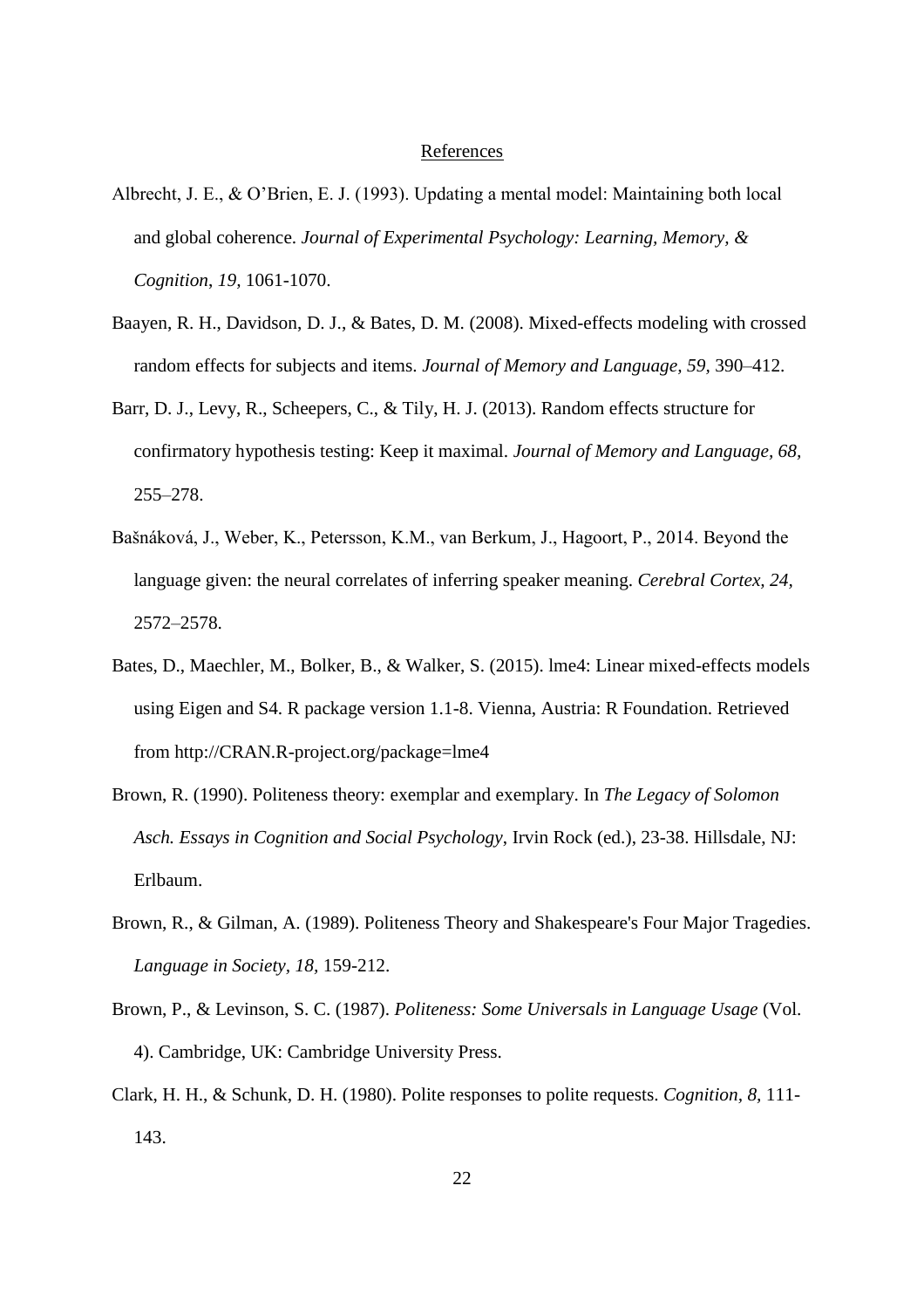- Goffman, E. (1967). *Interaction Ritual: Essays on Face-to-face Behavior.* Garden City, NY: Anchor.
- Grice, H. P. (1975). Logic and conversation. In *Syntax and Semantics 3: Speech Act,* Peter Cole and Jerry L. Morgan (eds.), 41-58. New York: Academic Press.

Holtgraves, T. (1998). Interpreting indirect replies. *Cognitive Psychology*, *37*, 1-27.

- Holtgraves, T. (2005). Social Psychology, Cognitive Psychology, and Linguistic Politeness. *Journal of Politeness Research. Language, Behaviour, Culture*, *1*, 73-93.
- Holtgraves, T., & Yang, J-N. (1990). Politeness as universal: Cross-cultural perceptions of request strategies and inferences based on their use. *Journal of Personality and Social Psychology, 59,* 719-729.
- Holtgraves, T., & Yang, J-N. (1992). Interpersonal underpinnings of request strategies: General principles and differences due to culture and gender. *Journal of Personality and Social Psychology*, *62*, 246-256.
- Lee, J. J., & Pinker, S. (2010). Rationales for indirect speech: The theory of the strategic speaker. *Psychological Review*, *117*, 785-807.
- Leichty, G. & Applegate, J.L. (1991). Social-cognitive and situational influences on the use of face-saving persuasive strategies. *Human Communication Research, 7,* 451-484.
- Lenth, R. V., & Hervé, M. (2015). *Ismeans: Least-Squares Means*. R package version 2.18. Vienna, Austria: R Foundation. Retrieved from http://CRAN.Rproject.org/package=lsmeans
- Lim, T. S., & Bowers, J. W. (1991). Facework solidarity, approbation, and tact. *Human Communication Research, 17,* 415-450.